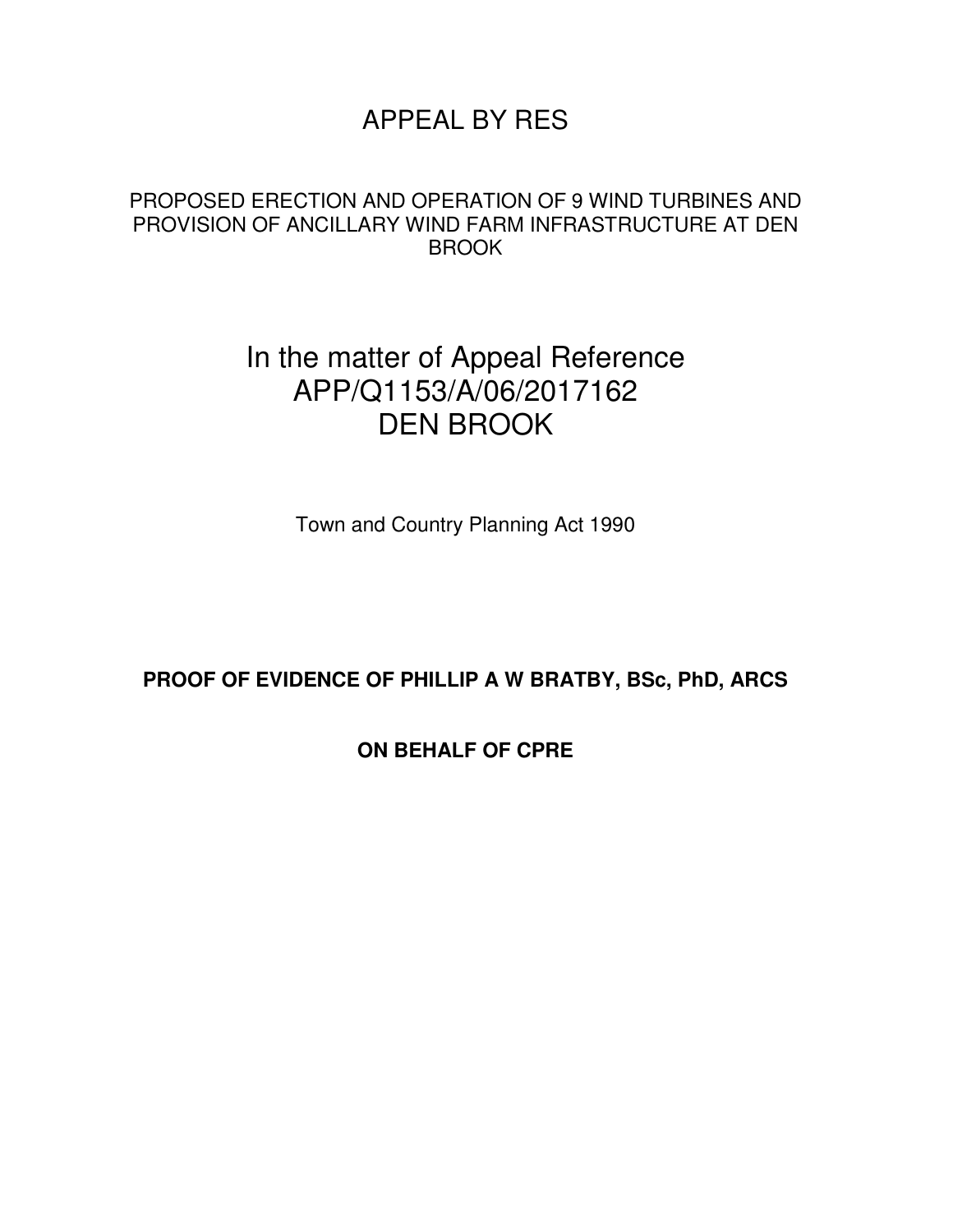#### **Personal details**

My name is Dr Phillip Bratby. I have a first class honours degree in physics from the Imperial College of Science and Technology and a PhD in physics from Sheffield University. I have spent most of my working life in the commercial nuclear power industry and am currently a semi-retired energy consultant and am director of my own energy consultancy company. Within the nuclear industry, working as a safety specialist, I was qualified to author and verify Category 1 safety cases (the highest safety category). For several years I was the independent member of a nuclear safety committee at one of the UK's nuclear power stations.

My experience of the nuclear industry was of scientific and engineering work carried out to an exceptionally high standard, with rigorous use of scientific evidence, engineering judgement and adherence to rigorous quality management procedures.

#### **Glossary**

| J     | Joule; basic unit of energy                             |
|-------|---------------------------------------------------------|
| W     | Watt; basic unit of power                               |
| kW    | one thousand Watts                                      |
| МW    | one million Watts                                       |
| GW    | one billion Watts                                       |
| TW    | one thousand billion Watts                              |
| MWh   | the energy equivalent to a power of one MW for one hour |
| tonne | metric ton; one thousand kilogrammes (kg)               |
| Mt    | one million tonnes                                      |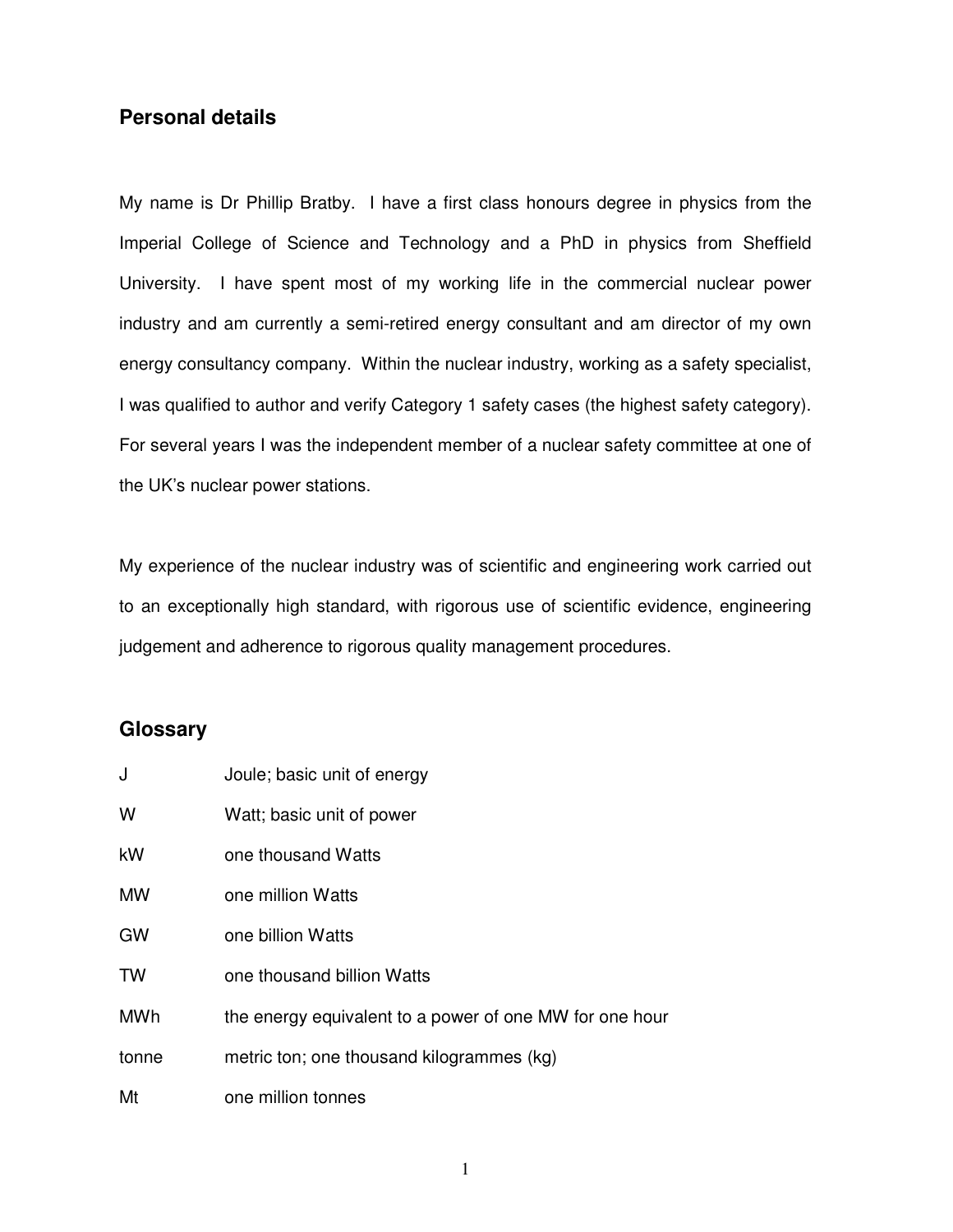| CO <sub>2</sub> | Carbon dioxide                                                 |  |  |  |  |  |
|-----------------|----------------------------------------------------------------|--|--|--|--|--|
| <b>RO</b>       | Renewable Obligation                                           |  |  |  |  |  |
| <b>DECC</b>     | Department for Energy and Climate Change                       |  |  |  |  |  |
| <b>DUKES</b>    | Digest of UK Energy Staistics                                  |  |  |  |  |  |
| <b>NOABL</b>    | Numerical Objective Analysis of Boundary Layer (DTI wind speed |  |  |  |  |  |
|                 | database)                                                      |  |  |  |  |  |
| <b>BERR</b>     | <b>Business Enterprise and Regulatory Reform</b>               |  |  |  |  |  |
| <b>BWEA</b>     | British Wind Energy Association (trade body)                   |  |  |  |  |  |
| <b>DTI</b>      | Department for Trade and Industry                              |  |  |  |  |  |
| <b>HSE</b>      | <b>Health and Safety Executive</b>                             |  |  |  |  |  |
| <b>TOR</b>      | Tolerability of risk                                           |  |  |  |  |  |
| <b>R2P2</b>     | Reducing risk, protecting people                               |  |  |  |  |  |
| <b>ALARP</b>    | As low as reasonably practicable                               |  |  |  |  |  |
| <b>OEF</b>      | Operational experience feedback                                |  |  |  |  |  |
| <b>LCA</b>      | Life Cycle Assessment                                          |  |  |  |  |  |
| <b>LCPD</b>     | <b>Large Combustion Plant Directive</b>                        |  |  |  |  |  |
| <b>CCGT</b>     | Combined-cycle gas turbine                                     |  |  |  |  |  |
| <b>OCGT</b>     | Open-cycle gas turbine                                         |  |  |  |  |  |
| <b>IPCC</b>     | Intergovernmental Panel on Climate Change                      |  |  |  |  |  |

# **Energy Targets and the Planning Balance**

1. The Energy White Paper 2003 (CD ) set out the Government targets for renewable energy as "In January 2000 we announced our aim for renewables to supply 10% of UK electricity in 2010, subject to the costs being acceptable to the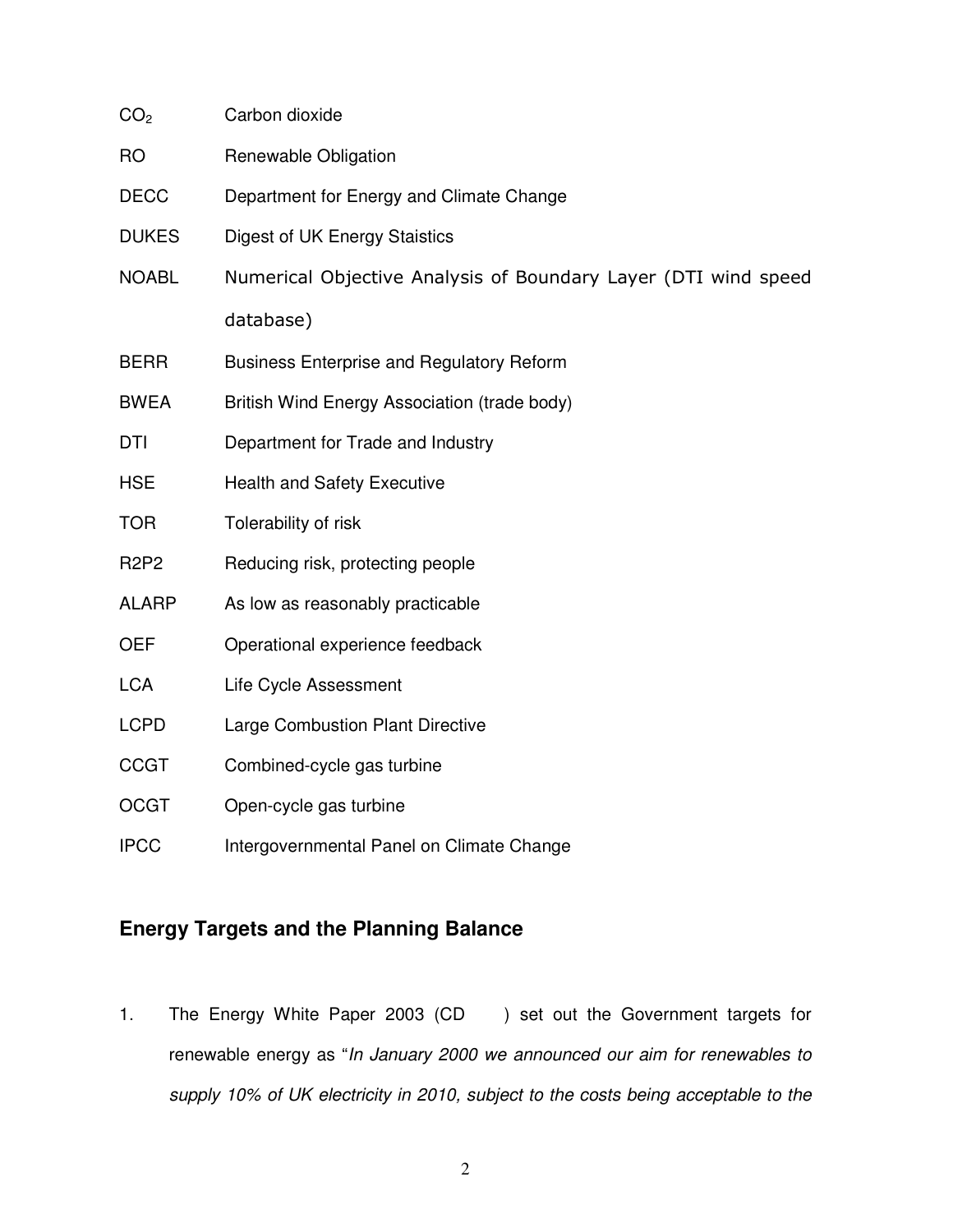consumer". One of the goals of the energy policy was "to put ourselves on a path to cut the UK's carbon dioxide emissions….with real progress by 2020". The Renewable Obligation (RO) was introduced to "provide the renewables industry with support worth around £1 billion a year". The data from BERR shows that in 2007 the UK electricity sales were 327 TWh, of which 5.3 TWh (1.6%) was from wind power and total electricity supplied from renewable sources was 19.7 TWh (6.0%); renewables other than wind were thus 14.4 TWh (4.4%). Source: DUKES 2008 Tables 5.5 and 7.4.

- 2. On April 1<sup>st</sup> 2009, the British Wind Energy Association (BWEA) website stated that there were 3,327MW of operational wind power, 1,674MW of wind power under construction. 7,249MW of consented wind power and 8,025MW of wind power in planning. Thus the current operational, under construction and consented wind power is 12,250MW.
- 3. Assuming an average capacity factor of 26.4%, in line with that given by BERR as a UK weighted average figure for onshore wind for 2003 to 2007 (see paragraph 36 below), then the total annual electricity produced by the operational, under construction and consented wind power would be 28.3 TWh. The BERR Renewable Energy Strategy expects total UK energy demand to fall between 2007 and 2010 (CD ).
- 4. Therefore conservatively assuming that the UK electricity sales of 327 TWh in 2007 remain unchanged in 2010, together with an unchanged production of renewables from sources other than wind of 14.4 TWh, then the total renewables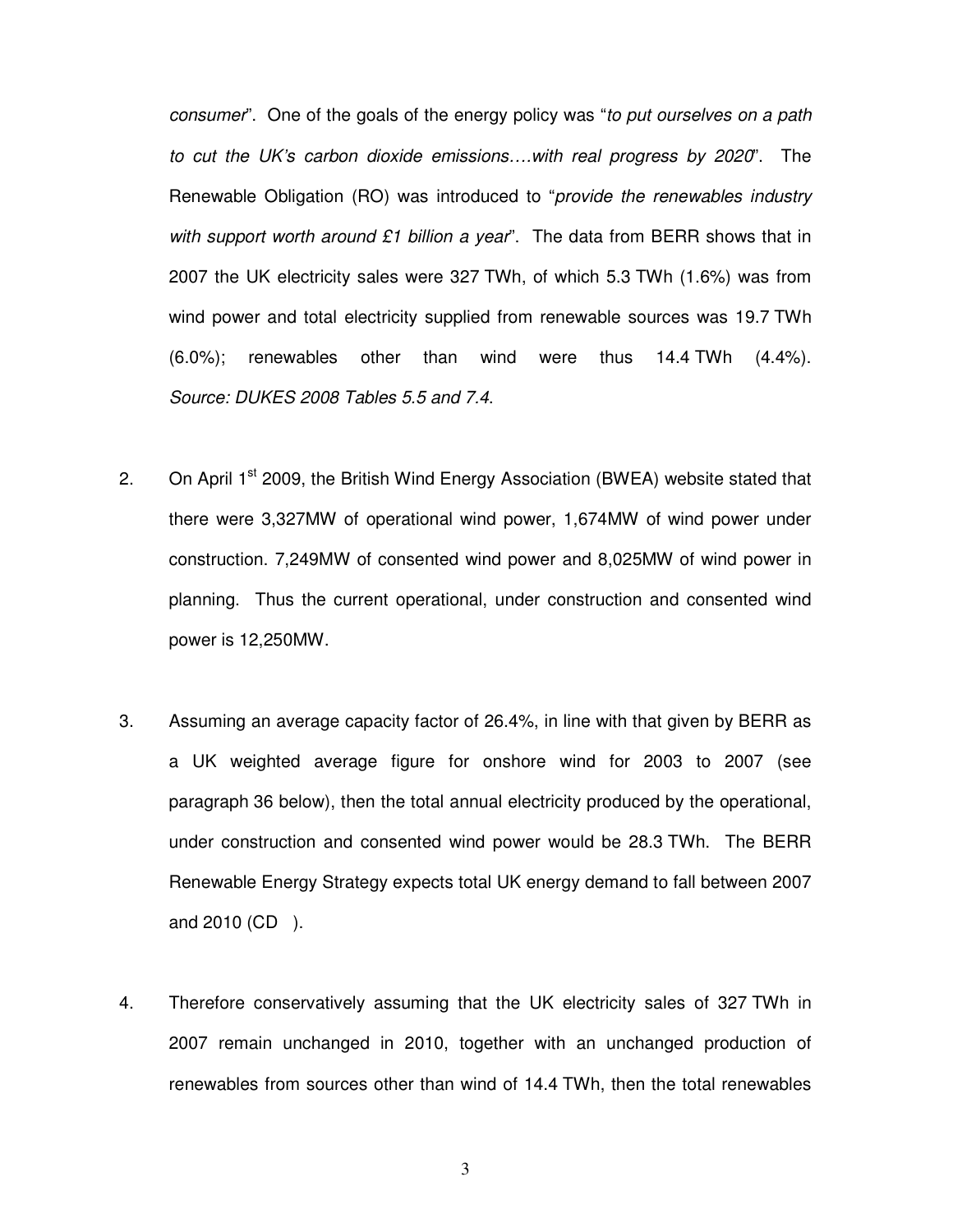electricity production including the operational, under construction and consented wind power would be 42.7 TWh/year, which is 13.1% of the UK electricity sales. This total, when constructed, will comfortably exceed the target of 10% for 2010.

- 5. On the same basis, the 8,025MW of wind power in planning would represent a further 18.6 TWh/year of electricity, which if consented and constructed would be a further 5.7% of the UK electricity sales, giving a total of 18.8% of the UK electricity sales.
- 6. The Energy White Paper 2003 aim for 10% of electricity sales to come from renewable sources in 2010 should therefore be comfortably exceeded when consented projects are constructed, as should the goal of making real progress in cutting CO<sub>2</sub> emissions by 2020. Therefore wind power developments only need to be consented if the benefits exceed the disbenefits or harm.
- 7. There is no compelling evidence within the Government's climate change policies for the necessity to install wind farms in inappropriate locations.
- 8. The implication is that this proposal is not necessary for the Government's renewable energy (electricity) 2010 targets to be met. Thus the benefits of this proposal in terms of contributing to the 2010 target are diminished. The next goal is for 2020. Thus there is time to ensure that proposed renewable electricity schemes are approved using a criterion based on a cost-benefit type of judgement. Renewable electricity schemes should only be approved where the benefits are clearly shown to outweigh the disbenefits. That way the most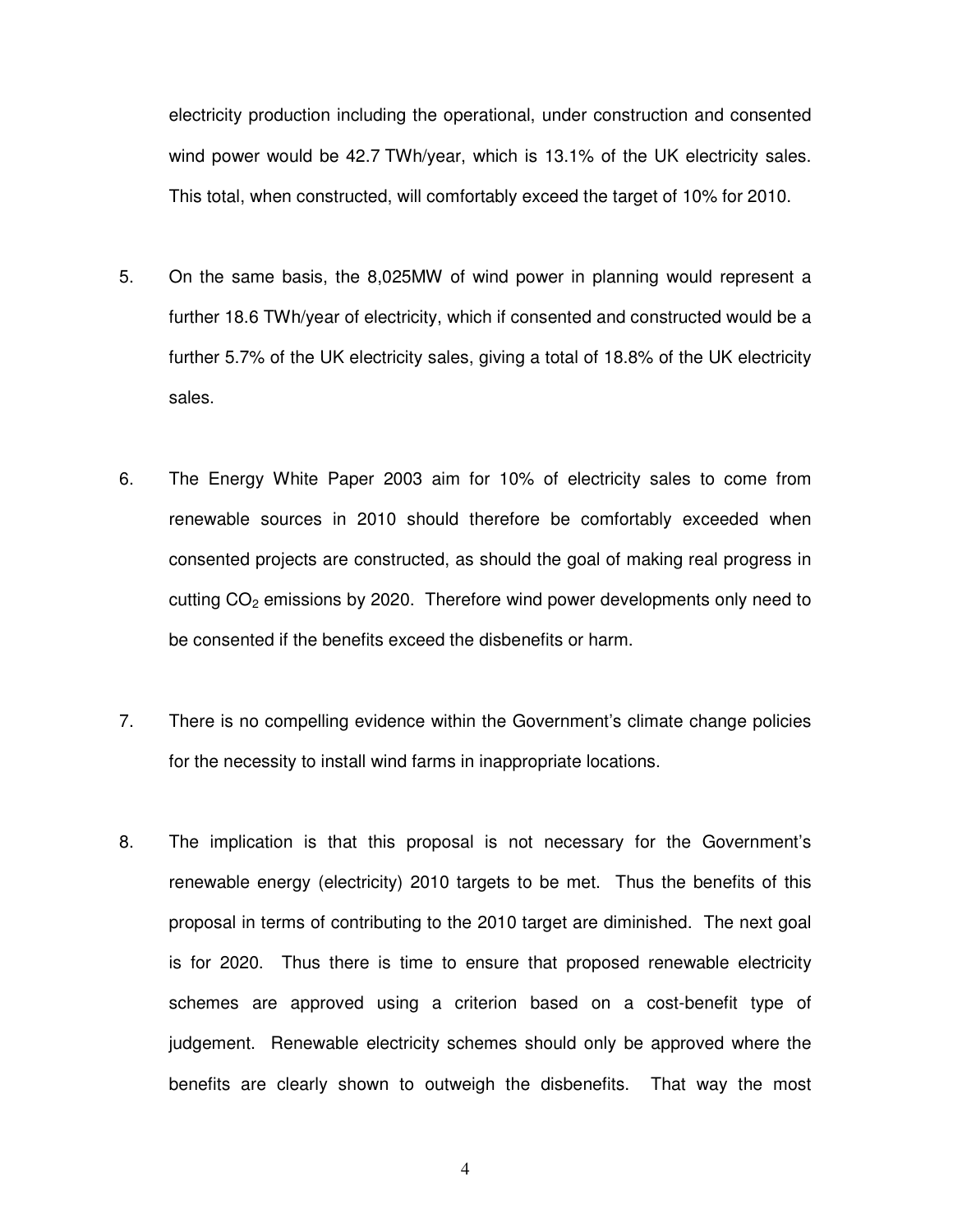appropriate schemes would gain approval and the least appropriate schemes would be rejected.

- 9. The balance between benefits and disbenefits of the proposal is one of the key principles that local planning authorities should examine in renewable energy proposals. This is identified in the Government's planning policy for renewable energy PPS22 (CD) which states: "The wider environmental and economic benefits of all proposals for renewable energy projects, whatever their scale, are material considerations that should be given significant weight in determining whether proposals should be granted planning permission" and "Development proposals should demonstrate any environmental, economic and social benefits as well as how any environmental and social impacts have been minimised through careful consideration of location, scale, design and other measures."
- 10. The need to weigh the contribution from this proposal in the planning balance was set out in the case of National Wind Power v Secretary of State (1999) when the High Court indicated that it was proper to assess and weigh in the balance the absolute and relative contributions from a given wind turbine generation proposal.
- 11. The Planning Inspector at the recent Shipdham Wind Farm appeal (CD ) stated "A balancing exercise has to be undertaken".
- 12. The primary benefit of the proposal is the reduction of  $CO<sub>2</sub>$  emissions by the generation of electricity from renewable sources. The first part of my evidence is a calculation of the  $CO<sub>2</sub>$  emissions savings of the proposal and puts the saving into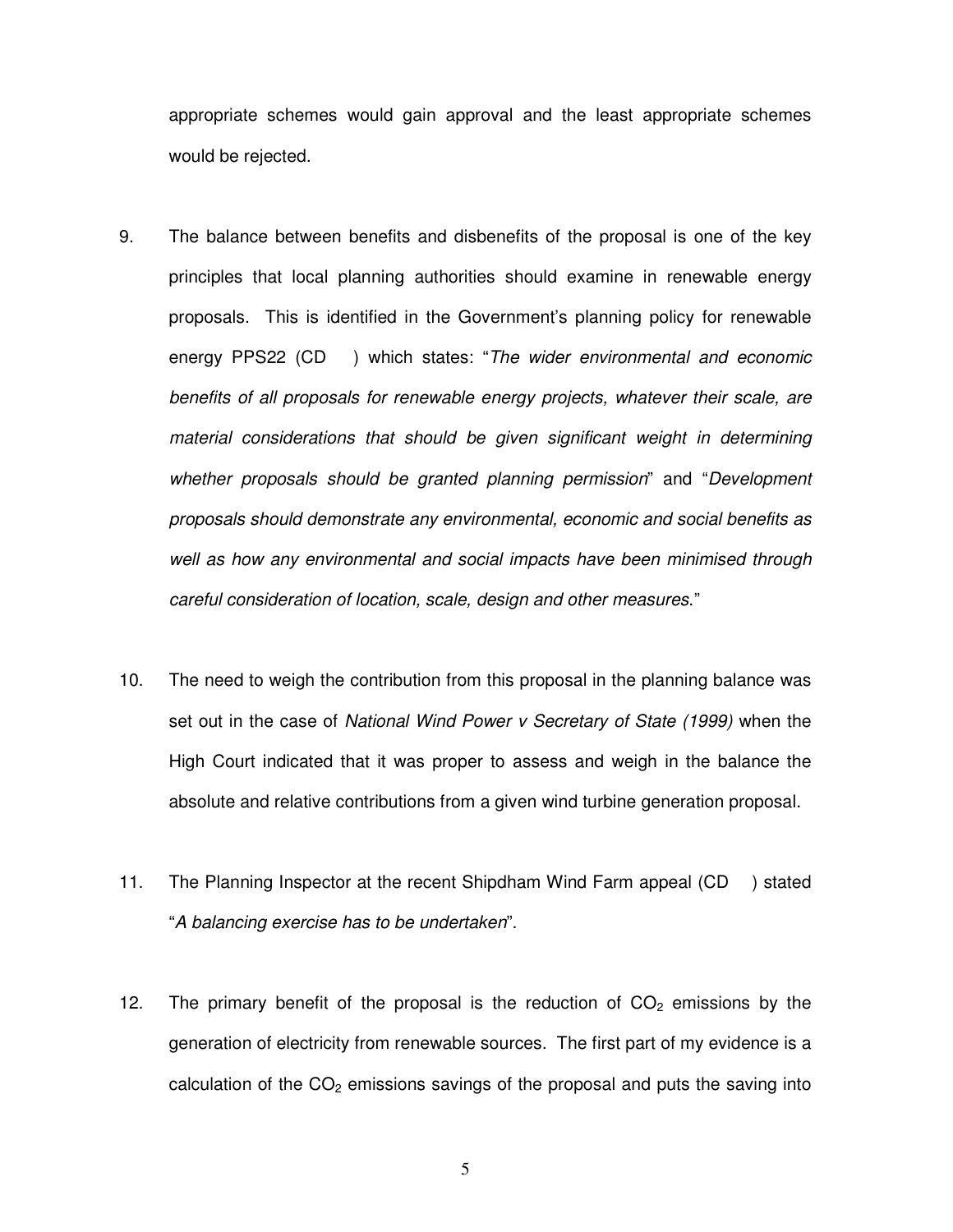context with UK and world emissions. The second part of my evidence examines one of the disbenefits of the proposal, namely the risks to the safety of the general public. I do not address any other of the disbenefits of the proposals because these are covered in other evidence.

#### **Power, Energy and Efficiency**

- 13. The Government's Climate Change Act 2008 is predicated on the presumption of the need for the UK to make drastic cuts in greenhouse gas  $(CO<sub>2</sub>)$  emissions. The Climate Change Act expresses the Government's policy in terms of targets for  $CO<sub>2</sub>$  emissions reduction. Specifically, a key provision is a legally binding target of a reduction "in  $CO<sub>2</sub>$  emissions of at least 26% by 2020, against a 1990 baseline". Thus any national, regional, county or district policies or targets expressed in terms of renewable energy are surrogates for the  $CO<sub>2</sub>$  emissions reduction targets and contribute towards that target. Any outcome in terms of renewable energy (MWh) must be converted into  $CO<sub>2</sub>$  emissions reduction in order to measure progress towards the target. Other greenhouse gases are considered, but for simplicity, only  $CO<sub>2</sub>$  emissions savings will be discussed here. Oxides of sulphur and nitrogen are pollutants, controlled by other means.
- 14. There is a great deal of confusion at all levels (from Government departments down) concerning the difference between energy (MWh) and power (MW). I will firstly attempt to dispel this confusion by explaining the difference between energy and power.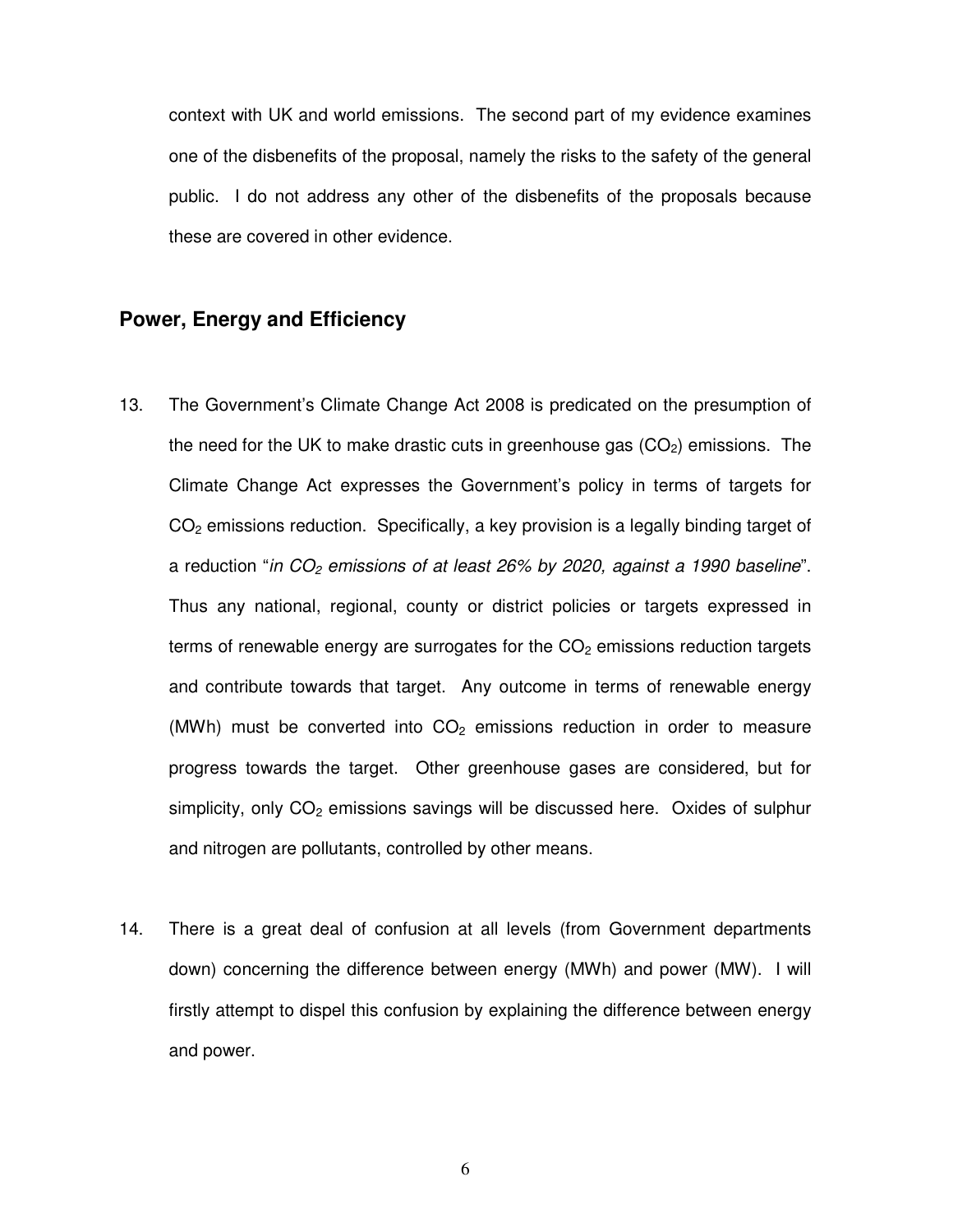- 15. In physics, we have no knowledge of what energy is. However, it is generally understood that energy is the ability or capacity to do work. There are several forms of energy, such as kinetic energy, gravitational potential energy and electromagnetic energy. A fundament law of physics is that energy is conserved at all times. The base unit of energy is the Joule (J).
- 16. Power is energy flux. It is the rate at which work is done or the rate of energy transfer. The base unit of power is the Watt (W). A Watt is thus a Joule/second (J/s) and a Watt.second (W.s) is a Joule.
- 17. Thousand multiples are used because of the small magnitude of the base units. Thus for power we use kW (a thousand Watts) at domestic scale, MW (a million Watts) at small industrial scale, GW (a billion Watts) at power station scale and TW (a thousand billion Watts) at national scale. Similarly for energy we use kWh (an energy equivalent to one thousand Watts for one hour), MWh, GWh and TWh.
- 18. Since the  $CO<sub>2</sub>$  emissions reduction from a renewable energy source is a function of the energy produced and not the installed capacity (power), it can be seen that a  $CO<sub>2</sub>$  emissions reduction target cannot be simply replaced by a surrogate power target. Thus the Devon regional target of 151MW of installed renewable electricity capacity, set out in Policy CO12 of the Structure Plan, cannot be used to calculate Devon's contribution to the Government's  $CO<sub>2</sub>$  emissions reduction target. This has led to confusion on two fronts. Firstly it is necessary to convert an installed capacity measured in MW into an expected energy output measured in MWh and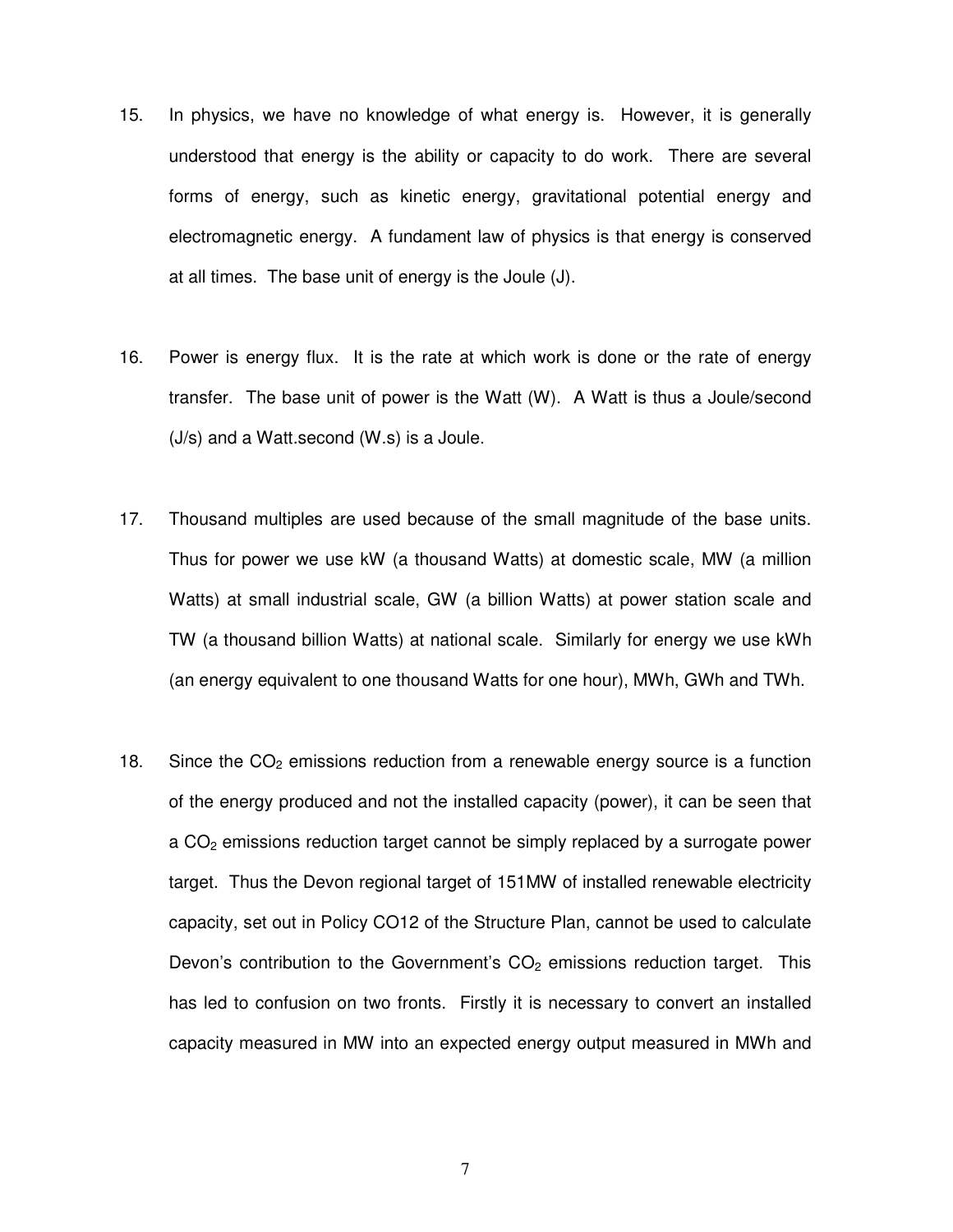secondly it is necessary to determine the  $CO<sub>2</sub>$  emissions savings from that energy output.

- 19. The energy output is obtained from the installed capacity in units of MW of electrical power and the capacity factor (sometimes termed the load factor). The capacity factor is the ratio of the actual energy produced over a period of time compared to the energy produced if the facility were to operate at the full rated (or installed capacity) over that period of time (multiplied by 100 to give the capacity factor as a percentage figure). The capacity factor of a baseload power station or wind turbine embedded on the grid is essentially the reliability of the plant to perform as designed.
- 20. Capacity factor is sometimes confused with efficiency. Efficiency is a defined term given by the ratio of the energy output to the energy input (multiplied by 100 to give the efficiency as a percentage figure). There is no relationship between efficiency and capacity factor.
- 21. It is straightforward to calculate the theoretical efficiency of a wind turbine from the wind profile at the turbine site and the theoretical performance characteristic of the turbine. The theoretical efficiency is the electrical output of the turbine/generator divided by the energy of the wind, integrated over time.
- 22. The calculational method for determining turbine efficiency is given by the Danish Wind Industry Association (Appendix 1). The turbine operational characteristic and wind conditions are required inputs to the calculation. In essence, the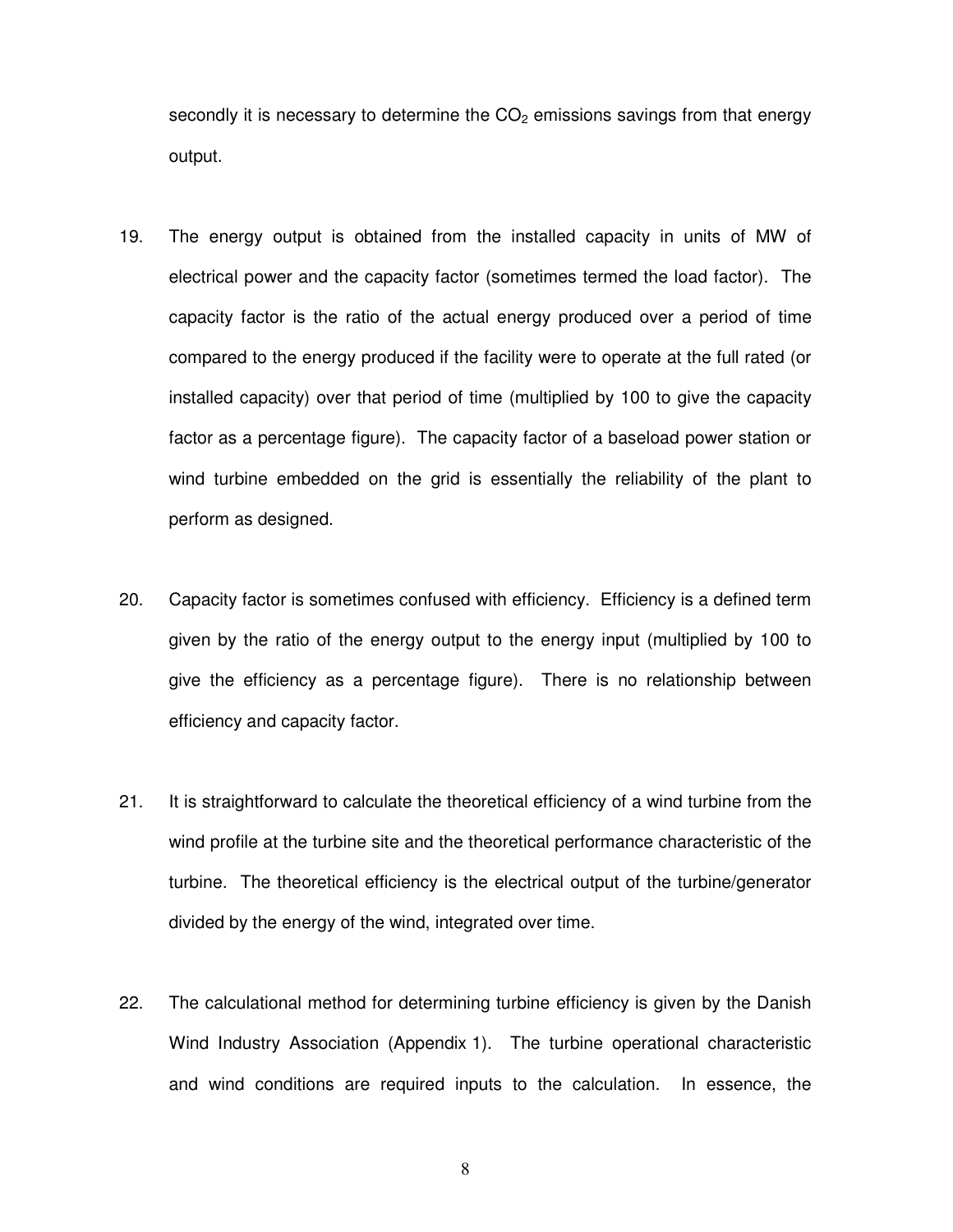efficiency is zero below the cut-in wind speed (the wind speed at which the turbine starts to generate and export electricity to the grid), the efficiency rises with increasing wind speed until the turbine rated power is reached and then falls with increasing wind speed since the turbine power is held constant at the rated power. Above the cut-out wind speed (the speed at which the turbine is stopped to prevent damage) the efficiency is zero. Since the power of wind is proportional to the cube of the wind speed, the power output of a wind turbine is very sensitive to changes in wind speed between the cut-in wind speed and the lowest wind speed at which the rated power occurs (this is the range of wind speeds over which most of the electrical energy is generated).

23. Based on the unadjusted measured mean wind speed of 5.40m/s at 50m (using the appellants measurements taken between  $4<sup>th</sup>$  August 2004 and 30<sup>th</sup> November 2007), a calculation using the method given by the Danish Wind Industry Association gives a corresponding wind speed of 5.75m/s at the hub height of 75m and an efficiency of 30.0% for the Vestas V90 2MW turbine with a 90m blade diameter. This calculation is shown in Appendix 1. Inherent in the calculation are assumptions about the land form (roughness) and associated wind shear (the wind altitude profile). The roughness is assumed to be class 2 (roughness length 0.1) corresponding to agricultural land with some houses and 8m tall sheltering hedgerows within a distance of approximately 500m. The shear is assumed to be logarithmic for neutral atmospheric stability conditions. The calculated theoretical maximum capacity factor of 21% is also given in Appendix 1.

#### **Benefits in CO2 emissions saved**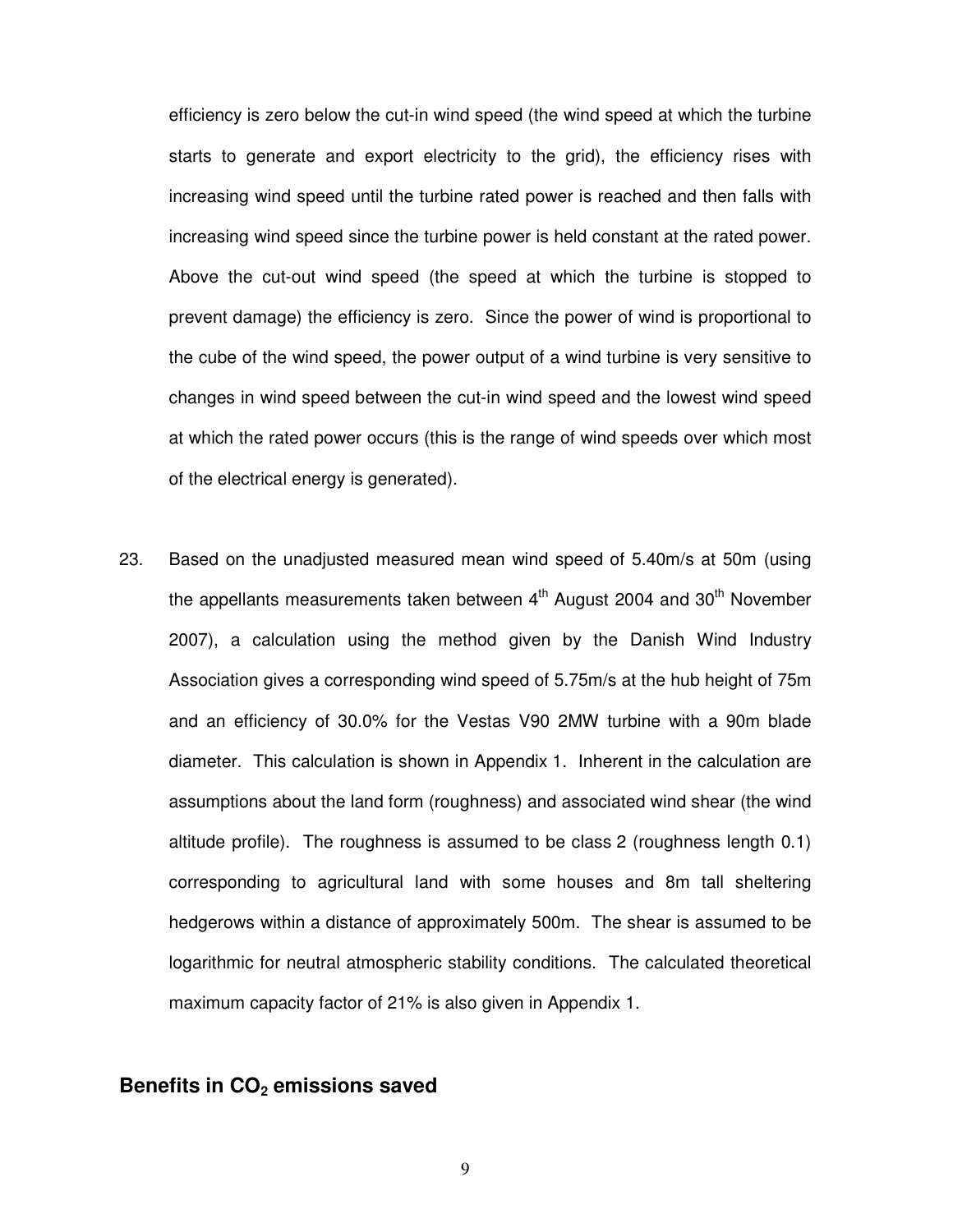- 24. The appellant has overstated the benefits of the proposals in terms of  $CO<sub>2</sub>$ emissions saved by a considerable amount as shown below. There are six factors to consider and these are discussed in turn.
- 25. First is the issue of  $CO<sub>2</sub>$  emissions saved by the electricity produced. The RES ES Appendix 1 gives a projected figure for  $CO<sub>2</sub>$  emissions savings of between 37,291 tonnes/yr and 40,681 tonnes/yr, these figures being based on a BWEA figure of 860 kg/MWh, which is the typical emission from a coal-fired power station, and assumed capacity factors of 27.5% and 30.0% respectively. The appellant is thus assuming that over the lifetime of the wind turbines, the electricity generated by the turbines would otherwise have been generated by coal-fired power stations, which are assumed to emit 860 kg of  $CO<sub>2</sub>$  for each MWh of electricity produced.
- 26. The DTI Wind Energy Fact Sheet 14 (Appendix 2) made clear in 2001 that projected emissions savings should be based on displacing 'average plant mix' and not solely on coal-fired power stations. The annual emissions savings would be likely to decline over the life of the wind farm, through the introduction of new, less polluting technology and the replacement of coal-fired power stations (under the EC Large Combustion Plant Directive (LCPD) 2001/80/EC) by more efficient and highly flexible gas-fired power stations (combined-cycle gas turbines (CCGT) and open-cycle gas turbines (OCGT)).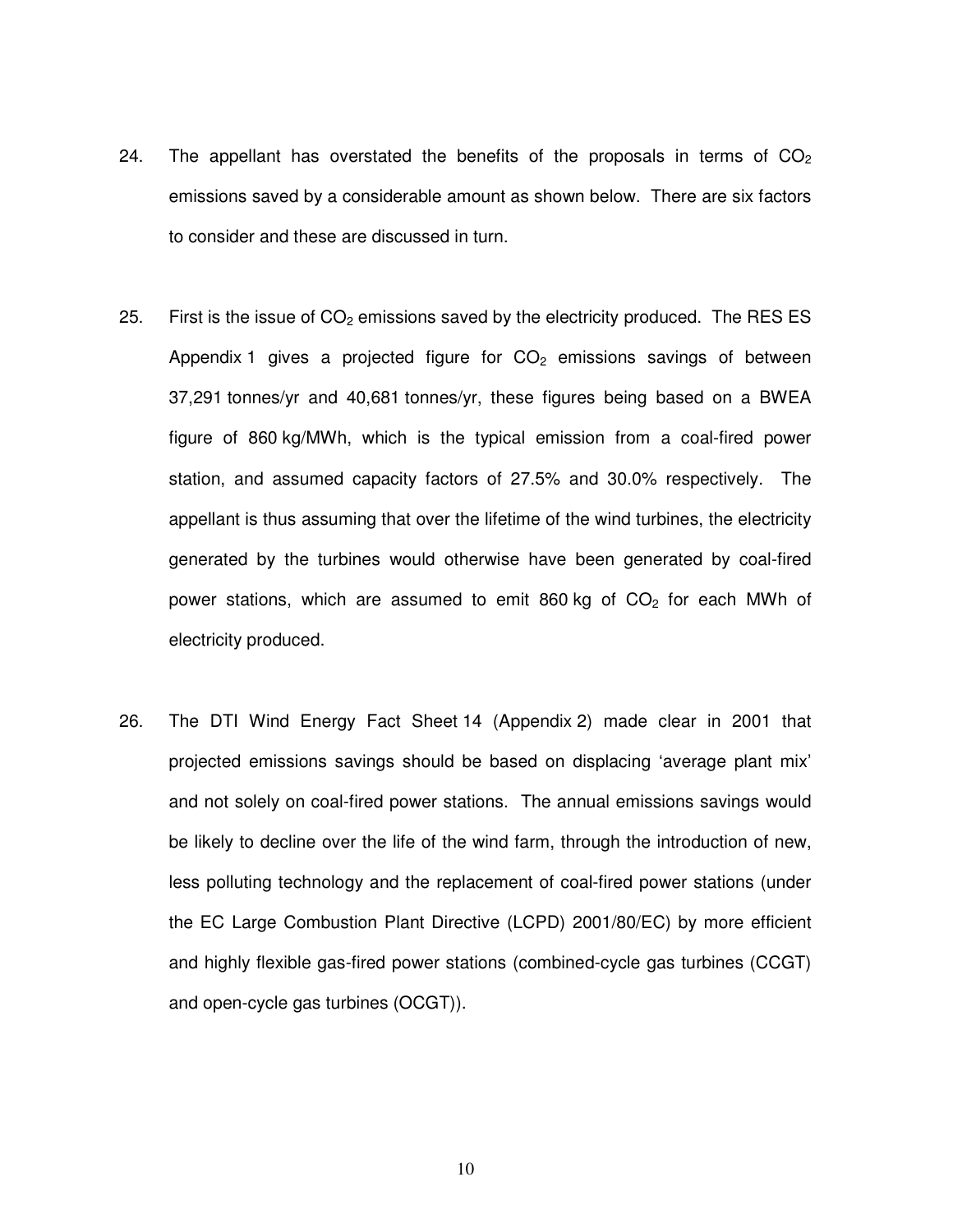- 27. With increasing amounts of intermittent wind power embedded on the electricity grid system it is likely that the flexible gas-fired power stations will be used in conjunction with the wind turbines to enable electricity supply to match electricity demand within the constraints required of the grid code. Coal-fired power stations are generally less flexible than gas-fired power stations and gas turbines and cannot respond as rapidly to changing grid demands.
- 28. Defra (Appendix 3) state that a  $CO<sub>2</sub>$  emissions saving of 430 kg/MWh, based on mixed plant, should be used, i.e. half the figure used by the appellant. The figure for  $CO<sub>2</sub>$  emissions saving of 430 kg/MWh has been verified by the Inspector in his report when recommending approval for the Fullabrook proposal (CD ) and by the Secretary of State when approving the Inspector's report. The Inspector said "Regarding predicted CO<sub>2</sub> savings, there is a considerable gap between DWP, on the one hand, and NDDC and CAWT on the other. [2.46, 4.98, 6.9] Having reviewed the assumptions used, my conclusion is that those savings are more likely to be in line with the estimates made by NDDC and CAWT. Those calculations are of  $CO<sub>2</sub>$  avoided and, in accordance with Defra guidelines, they assume a grid average mix figure of 0.43kg  $CO<sub>2</sub>/kWh$ . Using that figure, NDDC predict likely savings of the order of 64,600 tonnes per annum, about half of DWP's estimate. [4.98] In my view, the annual saving would be likely to decline over the 25 year life of the wind farm, through the introduction of new, less polluting technology, for example carbon capture and sequestration." In November 2008 the BWEA finally reduced its claim for  $CO<sub>2</sub>$  emissions saving from 860 kg/MWh to 430 kg/MWh (Appendix 4).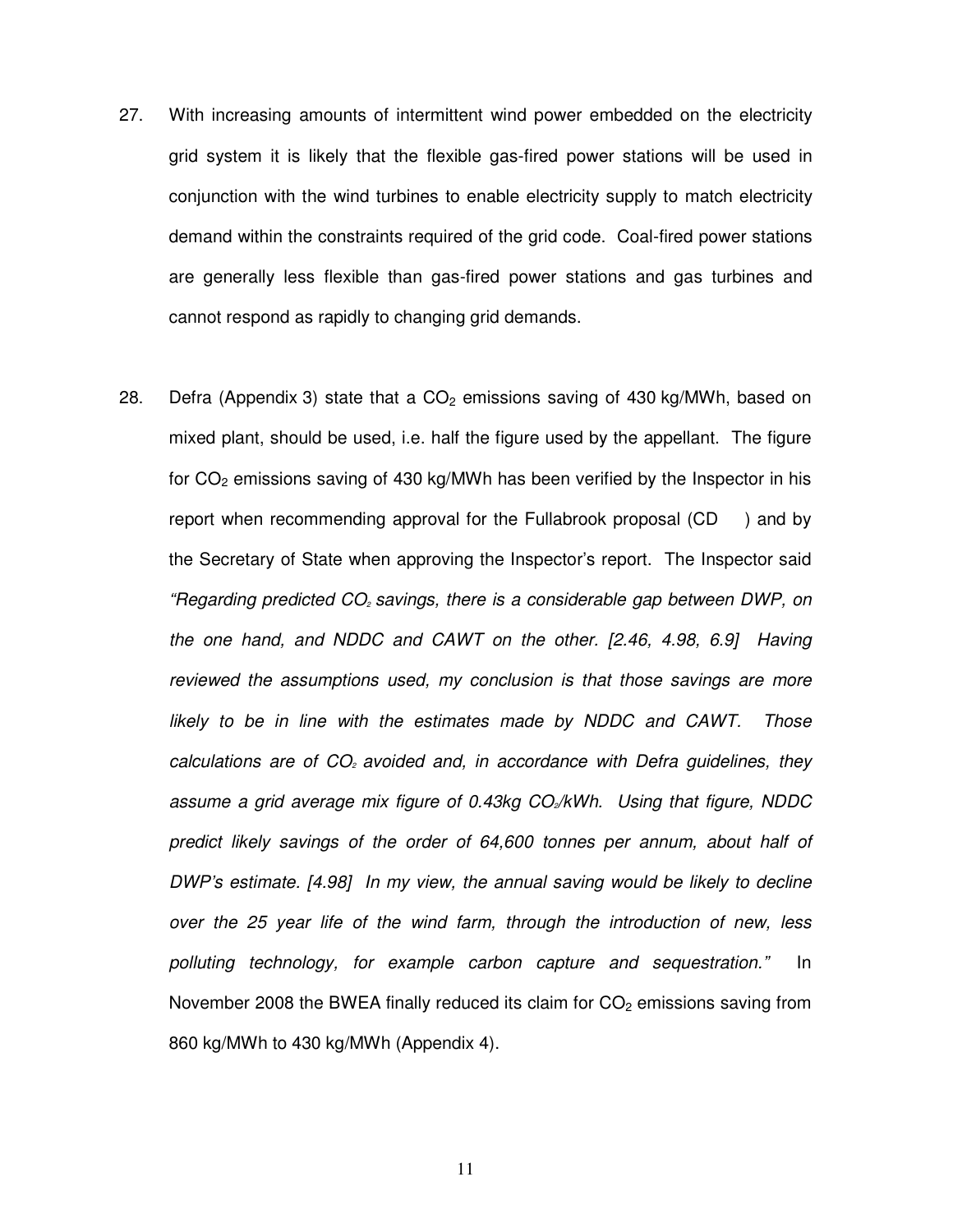- 29. The Sustainable Development Commission (SDC) conservatively used a  $CO<sub>2</sub>$ emissions saving of 355 kg/MWh based on displacing gas-fired plant in 2020 (Appendix 5). It is likely that future emissions savings are likely to be of the order of 350 to 370 kg/MWh, figures given by Centrica (Appendix 6), as more coal-fired power stations are replaced by gas-fired power stations.
- 30. Further evidence that the  $CO<sub>2</sub>$  emissions savings will decline during the lifetime of the proposal was given by Energy Minister Malcolm Wicks in written response 175696 in the House of Commons on 14 Jan 2008 when he stated "Assuming that renewable energy displaces gas generation, with a carbon factor of 95.7 MtC per GWh additional generation, estimated carbon saved is given in the following table". 95.7 MtC per GWh corresponds to 350 kg/MWh. Thus it is assumed that the Government is expecting the  $CO<sub>2</sub>$  emissions savings from renewable energy schemes to fall by about 20% from 430 kg/MWh to 350 kg/MWh as coal-fired power stations are replaced by gas-fired power stations.
- 31. As stated above, the figures of between 37,291 tonnes/yr and 40,681 tonnes/yr are based on  $CO<sub>2</sub>$  emissions savings 860 kg/MWh. Use of the currently recommended figure for  $CO<sub>2</sub>$  emissions saving of 430 kg/MWh would reduce the projected CO<sub>2</sub> emissions savings from 37,291 tonnes/yr and 40,681 tonnes/yr to 18,646 tonnes/yr and 20,340 tonnes/yr respectively. These emissions savings are very conservative because, as discussed at paragraph 30 above, it is likely that the annual  $CO<sub>2</sub>$  emissions savings will decline further by about 20% during the lifetimes of the proposed turbines due to the continued introduction of flexible,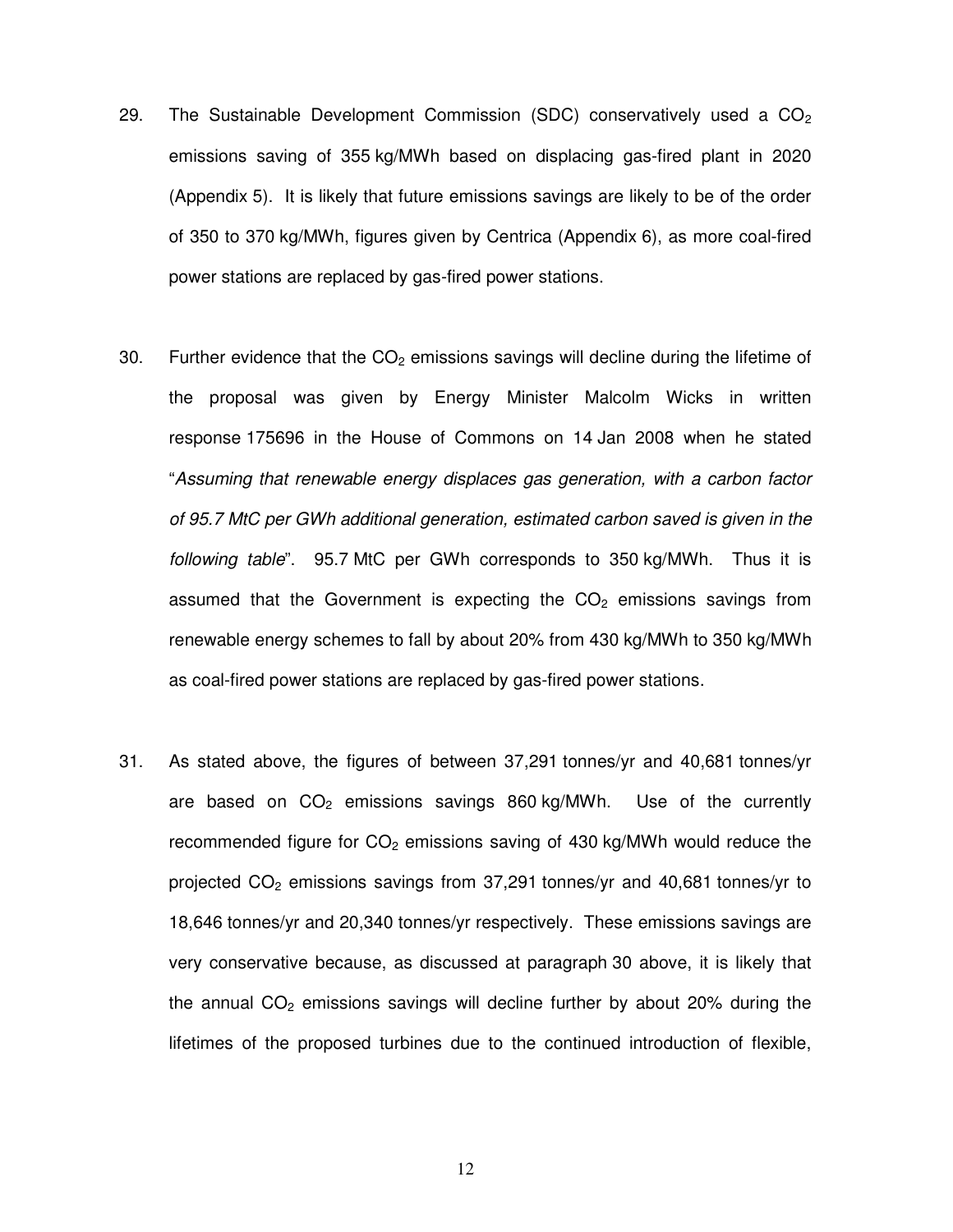more efficient gas-fired power stations and the closure of old, less efficient coalfired power stations.

- 32. Second, is the effect of capacity factor. As stated above, the capacity factor is unrelated to the efficiency. However it is dependent on the prevailing wind conditions.
- 33. In the ES Appendix 1, the appellant assumes a capacity factor of 27.5% based upon UK data from operational wind farms between 1997 and 2004 (DUKES 2005, table 7.4) and also a capacity factor of 30% (presumably based upon BWEA guidance because the BWEA states on its website that "The Digest of UK Energy Statistics, compiled annually by the Department of Trade and Industry, reports an average capacity factor for onshore wind of 28.2% in 2005. This compares favourably with the commonly applied industry average of 30%"). The 30% capacity factor used by the BWEA appears to be a mythical number whose only basis is common usage by the wind industry. The annual average capacity factor in England has not reached 30% since 1998.
- 34. The theoretical maximum capacity factor has been calculated using the calculational method given by the Danish Wind Industry Association as discussed at paragraph 23 above and shown in Appendix 1. For a mean measured wind speed of 5.40 m/s at 50m and a calculated mean wind speed of 5.75 m/s at the 75m hub height, the theoretical maximum capacity factor for a Vestas V90 2MW turbine is 21%. This theoretical maximum capacity factor assumes that the turbine is operational 100% of the time. The capacity factor that will actually be achieved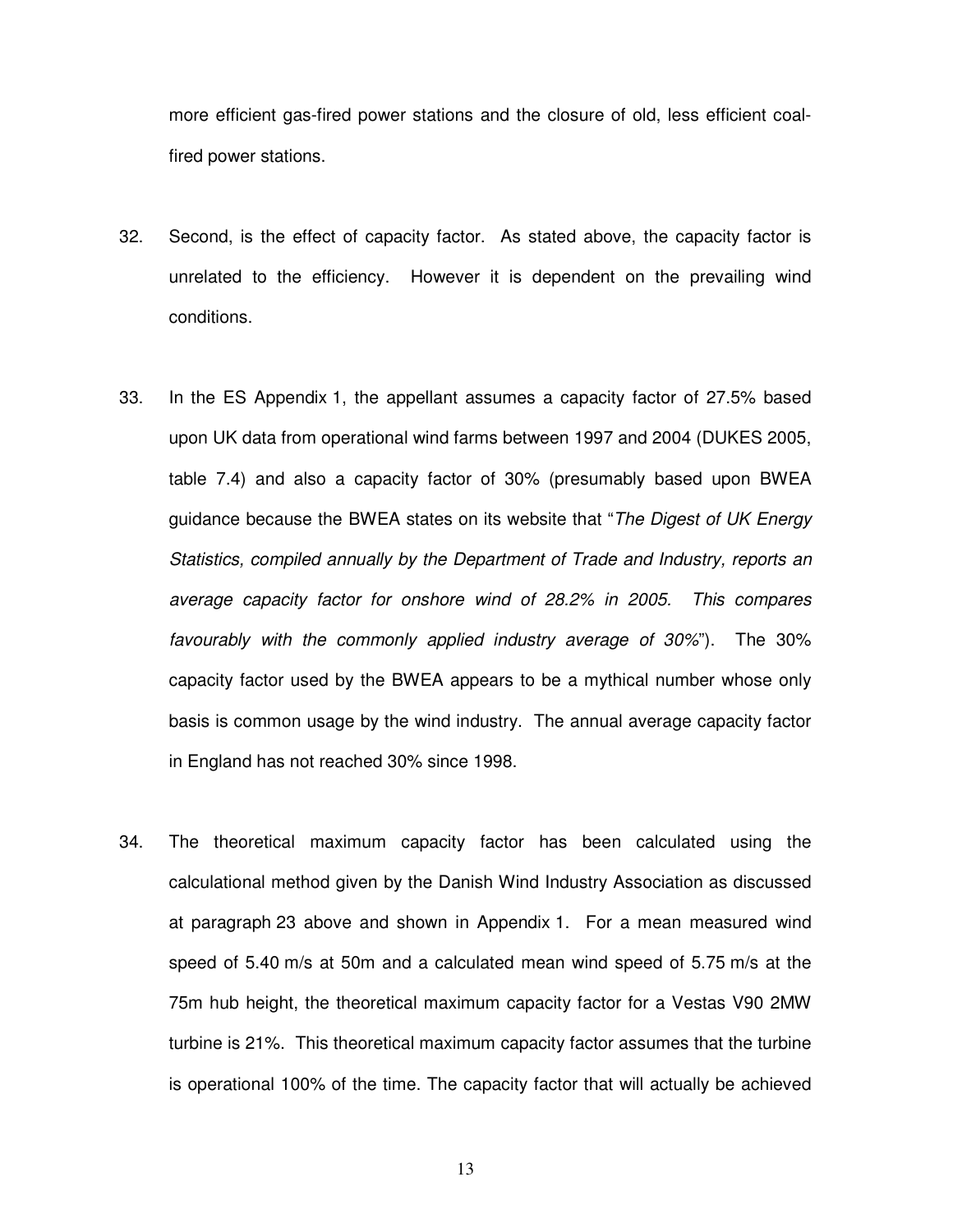will be lower than this figure because of curtailment factors such as unavailability due to planned and essential maintenance, wind conditions not being ideal (effect of shear, not smooth, not constant direction, not constant strength etc), turbine blade fouling, wake effects, mechanical degradation, noise and shadow flicker conditions, grid availability, icing shutdown and many other factors.

35. More recent evidence to support the likely capacity factor can be gained from the official figures for the achieved capacity factors for on-shore wind turbines in the UK from 2003 to 2007.

| 2003   | 2004  | 2005  | 2006  | 2007  |  |
|--------|-------|-------|-------|-------|--|
| 24.1%  | 26.6% | 26.4% | 27.2% | 27.5% |  |
| $\sim$ |       |       |       |       |  |

Source: DUKES 2008 Table 7.4

Because of poorer wind conditions, capacity factors for England are lower than for the UK, as can be seen from the table below.

|         | 1998 | 1999 | 2000 | 2001 | 2002 | 2003 | 2004 |
|---------|------|------|------|------|------|------|------|
| England | 30%  | 28%  | 27%  | 23%  | 27%  | 24%  | 25%  |
| UK      | 31%  | 31%  | 29%  | 26%  | 28%  | 26%  | 29%  |

Source: DTI Energy Trends March 2006 Table 1 Page 29

The regional capacity factors for 2007 are:

| <b>England</b>        | 25.68% |
|-----------------------|--------|
| East Midlands         | 27.83% |
| Eastern               | 27.18% |
| London and South East | 20.17% |
| North East            | 23.05% |
| North West            | 24.54% |
| South West            | 23.76% |
| Yorkshire and Humber  | 26.09% |
| Wales                 | 26.15% |
| Scotland              | 27.58% |
| Northern Ireland      | 31.75% |
| UK total              | 27.26% |

Source: BERR Energy Trends September 2008 Table 1 page 37.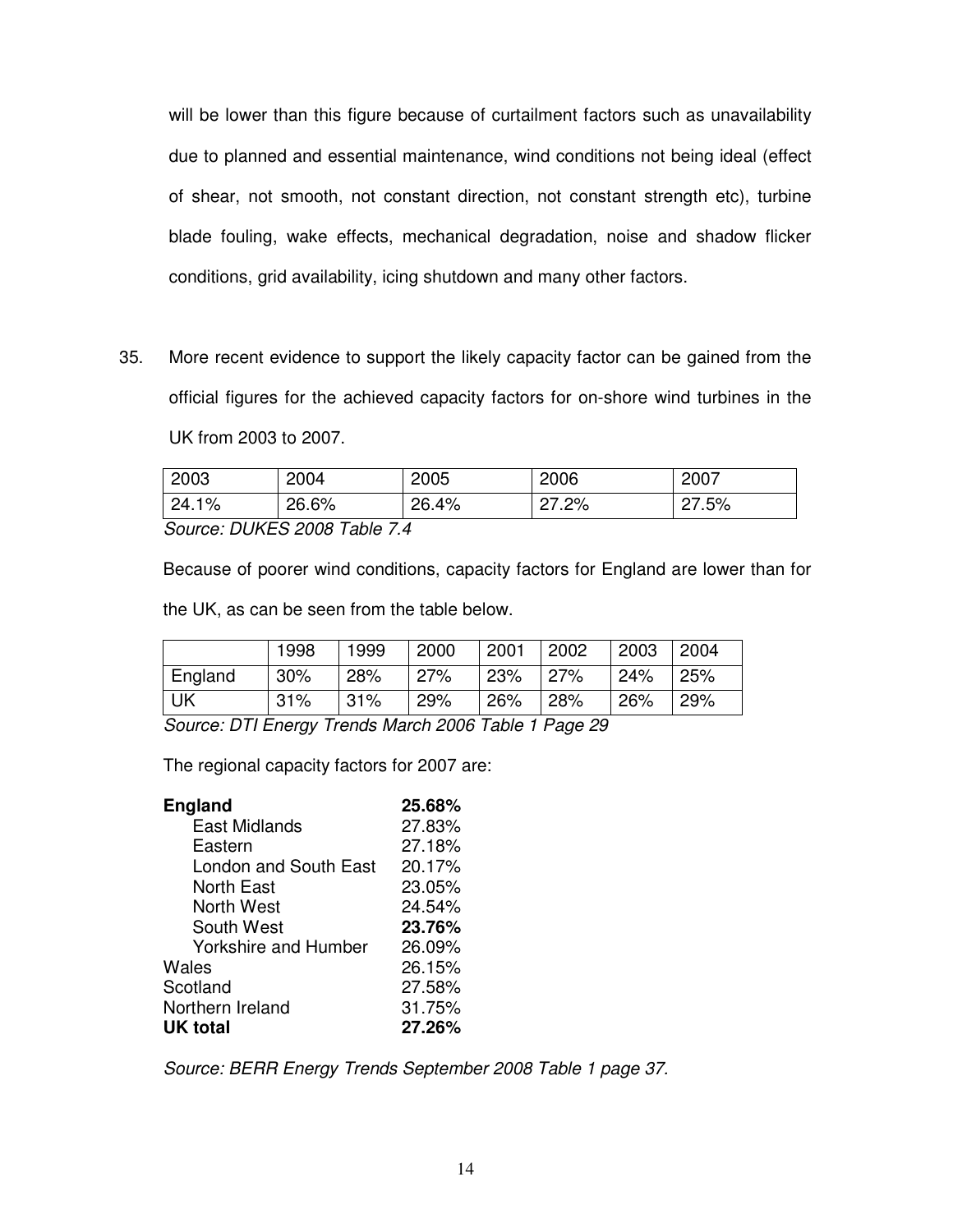- 36. It can be seen that operational data from England support a theoretical 21% capacity factor for this proposal because the average capacity factor for the southwest of England for 2007 was 23.76% and Den Brook is a much less favourable site than others in the south-west due its non-ideal location in an inland valley with low mean wind speed. Most existing wind farms in the south-west are on more exposed coastal and hilly locations.
- 37. The 27.5% and 30% capacity factors used by the appellant are not supported by the evidence from operational wind farms or by calculations based on measured wind speeds.
- 38. Of the curtailment factors discussed at paragraph 34, the wake effect may impact the capacity factor in two ways. Firstly, inspection of fig 2 of the Non Technical Summary 2005 (site layout) shows that for the prevailing wind direction (in an arc centred slightly north of west), turbines T2, T7, T4 and T5 are approximately four blade diameters downwind of another turbine, turbine T6 is approximately four blade diameters downwind of turbine T8 and turbine T3 is approximately five blade diameters downwind of turbine T1. These separation distances are about 2/3 of the generally accepted minimum figure of six diameters from an upwind turbine in the prevailing wind direction (CD Companion Guide to PPS22). The wake effect (increased turbulence and reduced wind speed compared to the free field wind) can result in a significant reduction in power production for downwind turbines (six of the nine turbines) and thus a reduced capacity factor. An appropriate curtailment factor is 0.92 (a reduction of 8%).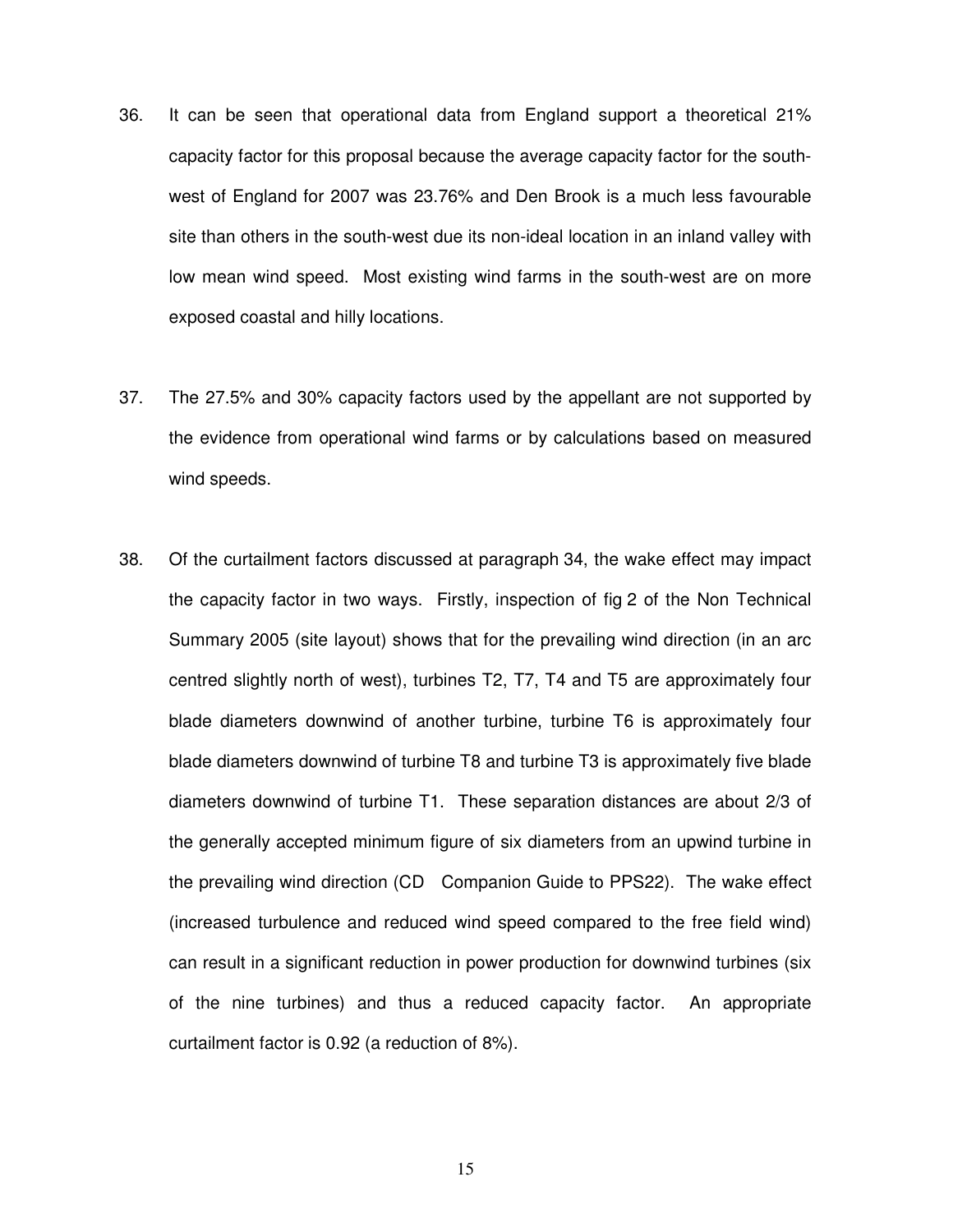- 39. The second effect of the wake is that downwind turbine blades experience greater turbulence and hence increased fatigue loading. This will result in an increased likelihood of blade failure. No wind turbines of the size of those proposed for Den Brook have completed their lifecycle. Replacement of failed blades and inspection of all other blades would be a lengthy process and would result in a reduced capacity factor. However, since there is no operational experience on which to base the probability of fatigue-induced blade failure, I have made no allowance for curtailment due to this effect.
- 40. An appropriate curtailment factor for the other factors identified at paragraph 34 is judged to be 0.94 (a reduction of 6%).
- 41. Based on the calculated theoretical capacity factor of 21% given above at paragraphs 23 and 34 and using factors of 0.92 and 0.94 to allow for the curtailment factors discussed above, a capacity factor of 18% is judged to be a conservatively high figure for Den Brook.
- 42. Use of a 18% capacity factor rather than the 27.5% and 30% figures used by the appellant would bring the  $CO<sub>2</sub>$  emissions savings down further from 18,646 tonnes/yr and 20,340 tonnes/yr respectively to 12,204 tonnes/yr.
- 43. Third, the appellant's calculations of  $CO<sub>2</sub>$  emissions savings do not take into  $account CO<sub>2</sub>$  emissions arising from manufacture, transport, construction, operation and decommissioning of the wind turbines (during the life cycle of the wind farm).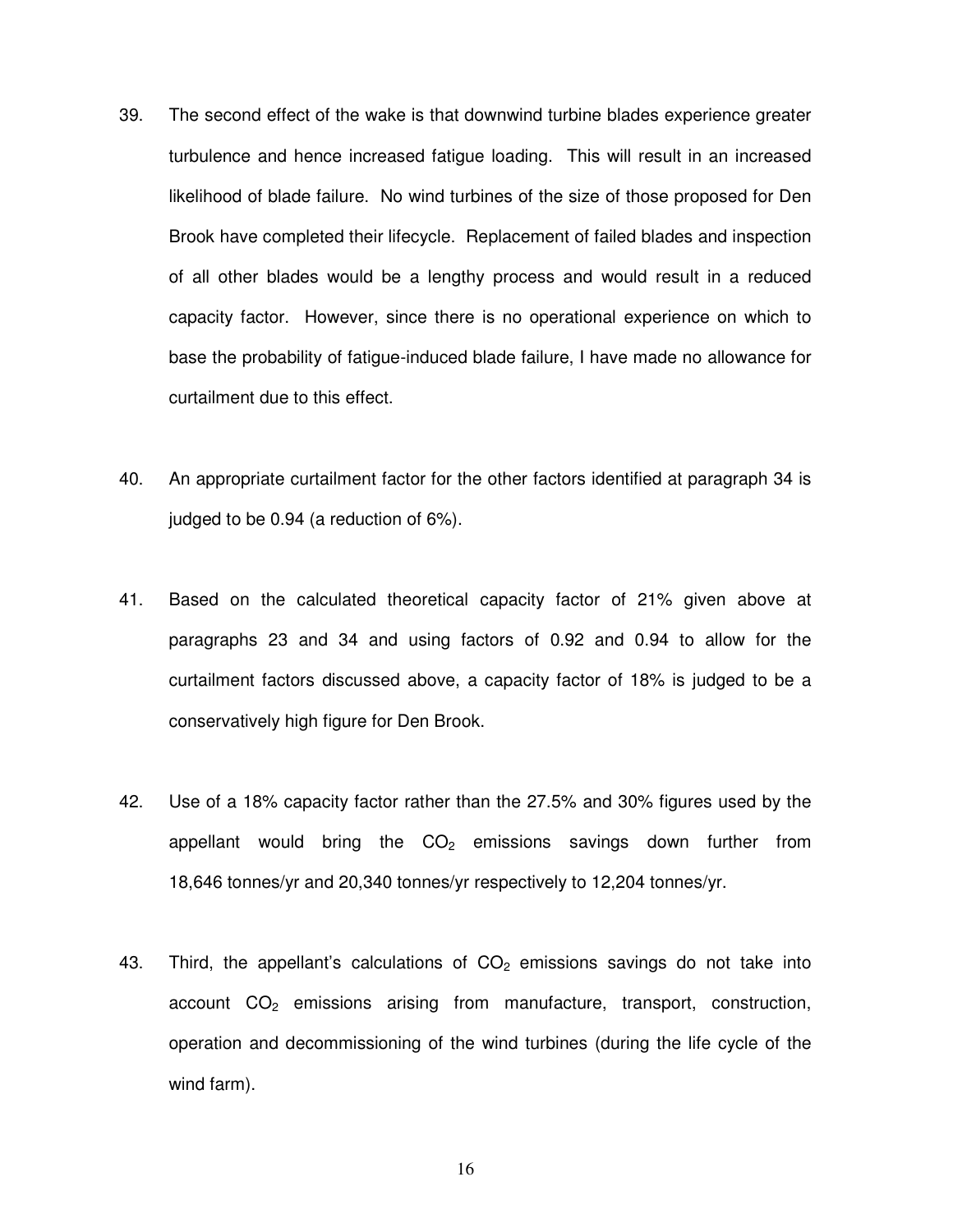- 44. Life Cycle Assessment (LCA) reports have been carried out by wind turbine manufacturer Vestas. The reports for the Vestas V80 2 MW turbine and the Vestas V90 3.0 MW turbine (Appendix 7) for onshore application show that for a 20 year turbine life the payback time (the time of operation before the energy used in the life cycle of the turbine is generated) is 7.7 months for the 2 MW turbine and 6.6 months for the 3 MW turbine, based on capacity factors of 32% and 30% respectively.
- 45. The payback time for a 2.0 MW turbine can be estimated, using Vestas data, to be about 8 months for a capacity factor of 30% and more than 13 months for a 18% capacity factor. However, inspection of the two reports (which are somewhat opaque in explaining what has been assessed) indicates that the assessments do not include energy expended in extraction and refining of raw materials, transport of foundation material, construction of on-site tracks, hard-standings and roadways etc and only include transport from a factory in Denmark to a nearby location in Denmark. The time of 13 months is thus an underestimate of the payback time.
- 46. The BWEA on its website states that "The average wind farm will pay back the energy used in its manufacture within 3-5 months of operation. This compares favourably with coal or nuclear power stations, which take about six months." and references an obscure newsletter by Milborrow, a BWEA director (Appendix 8). The newsletter gives three definitions of 'energy payback' and gives results of 'between 3 and 10 months' and provides graphs showing payback periods of 4 to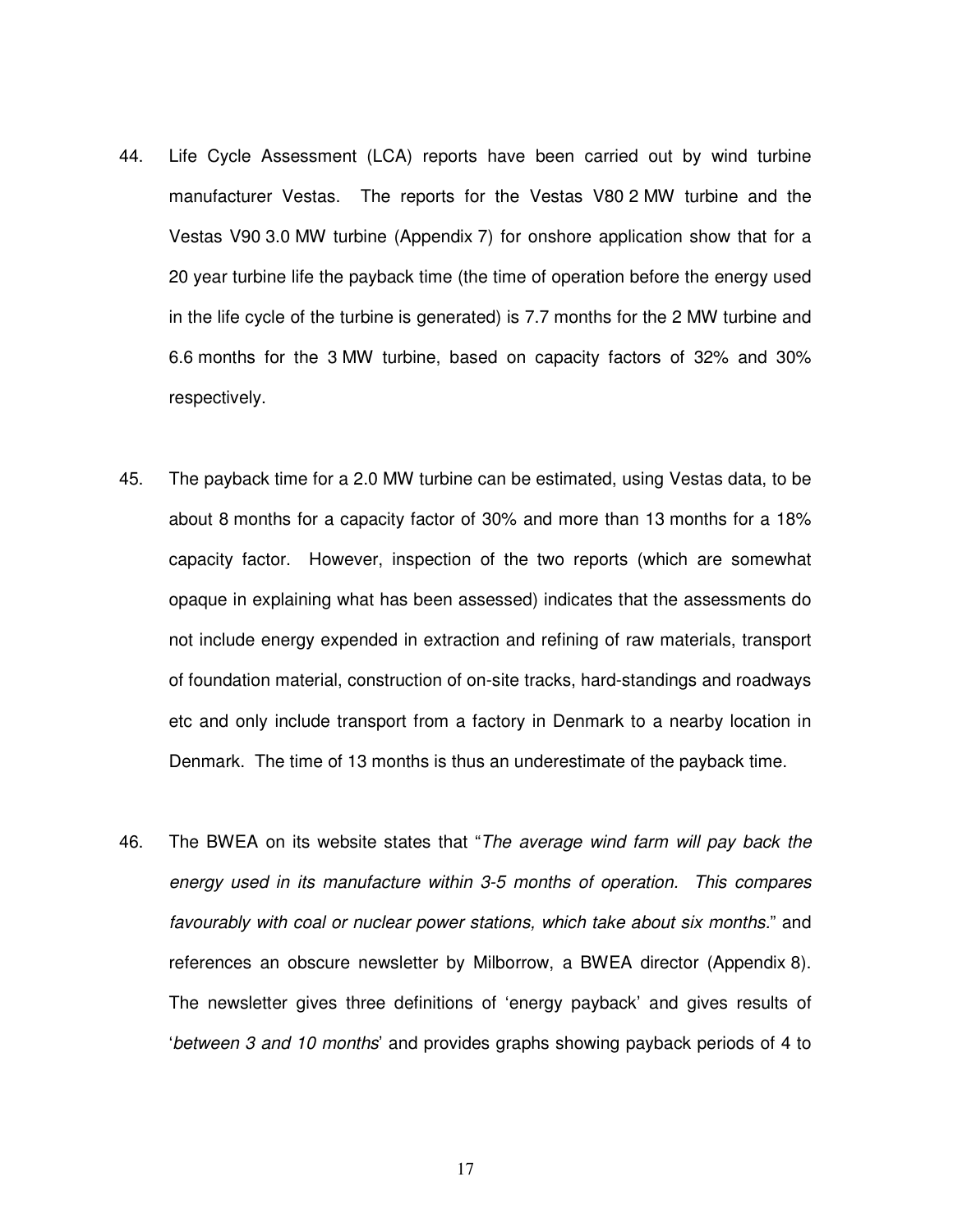9 months and 4 to 34 months. There is no mention of the 3-5 months claimed by the BWEA.

- 47. However, the BWEA on its website also states "The comparison of energy used in manufacture with the energy produced by a power station is known as the 'energy balance'. It can be expressed in terms of energy 'pay back' time, that is the time needed to generate the equivalent amount of energy used in manufacturing the wind turbine or power station. The average wind farm in the UK will pay back the energy used in its manufacture within three to ten months, and over its lifetime a wind turbine will produce over 30 times more energy than was used in its manufacture. This compares favourably with coal or nuclear power stations, which deliver only a third of the total energy used in construction and fuel supply. So, if fuel is included in the calculation, fossil fuel or nuclear power stations never achieve an energy pay back. Wind energy not only achieves pay back within a few months of installation but does so from a fuel that is free and inexhaustible."
- 48. Surprisingly, the BWEA appears to claim that coal and nuclear power stations have a payback period of 6 months but never produce more power than is used in their manufacture and construction and in production of the fuel. This is a patently ridiculous statement, since coal-fired power stations have been in use for nearly a century and would not have stood the test of time if they were net consumers of power. The industrial revolution would not have occurred were it not for the net usable energy (in the form of steam or electricity) provided by the combustion of coal. The BWEA estimates of payback time are contradictory and thus are unreliable.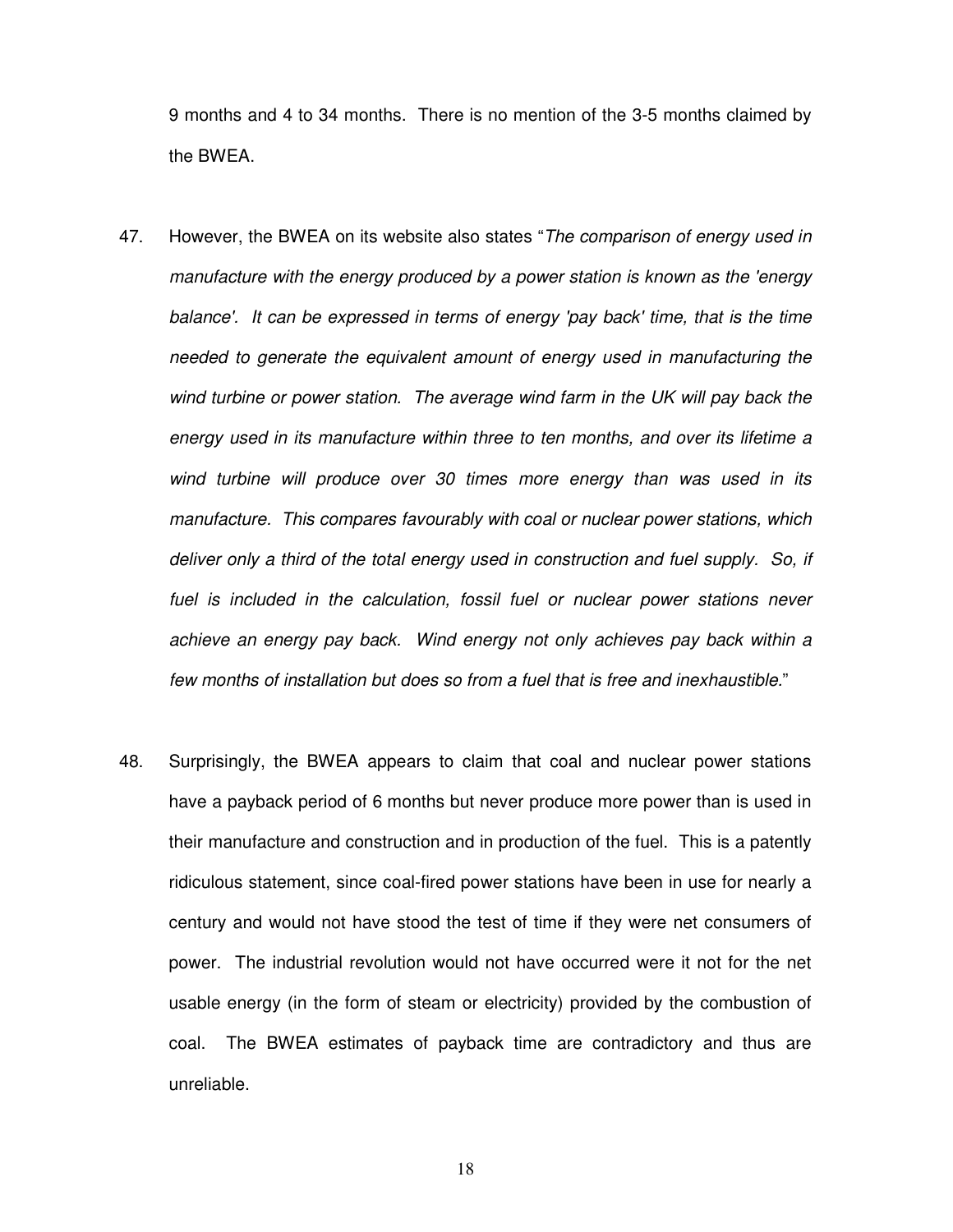- 49. Two independent assessments of the above calculations of payback time by Vestas and the BWEA are given by Ward (Appendix 9). Using the concept of embedded energy (the energy consumed by all of the processes associated with the production of a building, from the acquisition of natural resources to product delivery, including mining, manufacturing of materials and equipment, transport and administrative functions) he obtained a payback time of 16.5 months for a 2 MW turbine. Using the concept of the total economic activities (investment cost divided by cost of electricity produced) associated with a wind turbine, he obtained payback times ranging from about 10 years up to the full lifetime of the turbine (reflecting the need for a huge subsidy to enable a wind turbine to be economically viable).
- 50. It is evident that there is no simple answer to what the payback time for a turbine is or how it should be calculated. The industry derived figures are clearly too low and the Ward figures may be too high. However, based on the figures at paragraph 41 above of 8 months derived from Vestas data for a 2.0MW turbine at a capacity factor of 30%, it is judged that, for a capacity factor of 18% and allowing for the energy embedded in the on-site trackways and the transport associated with the foundation material, the trackways and the long distances from the manufacturing facility to the site, the payback period for this proposal is at least 2 years.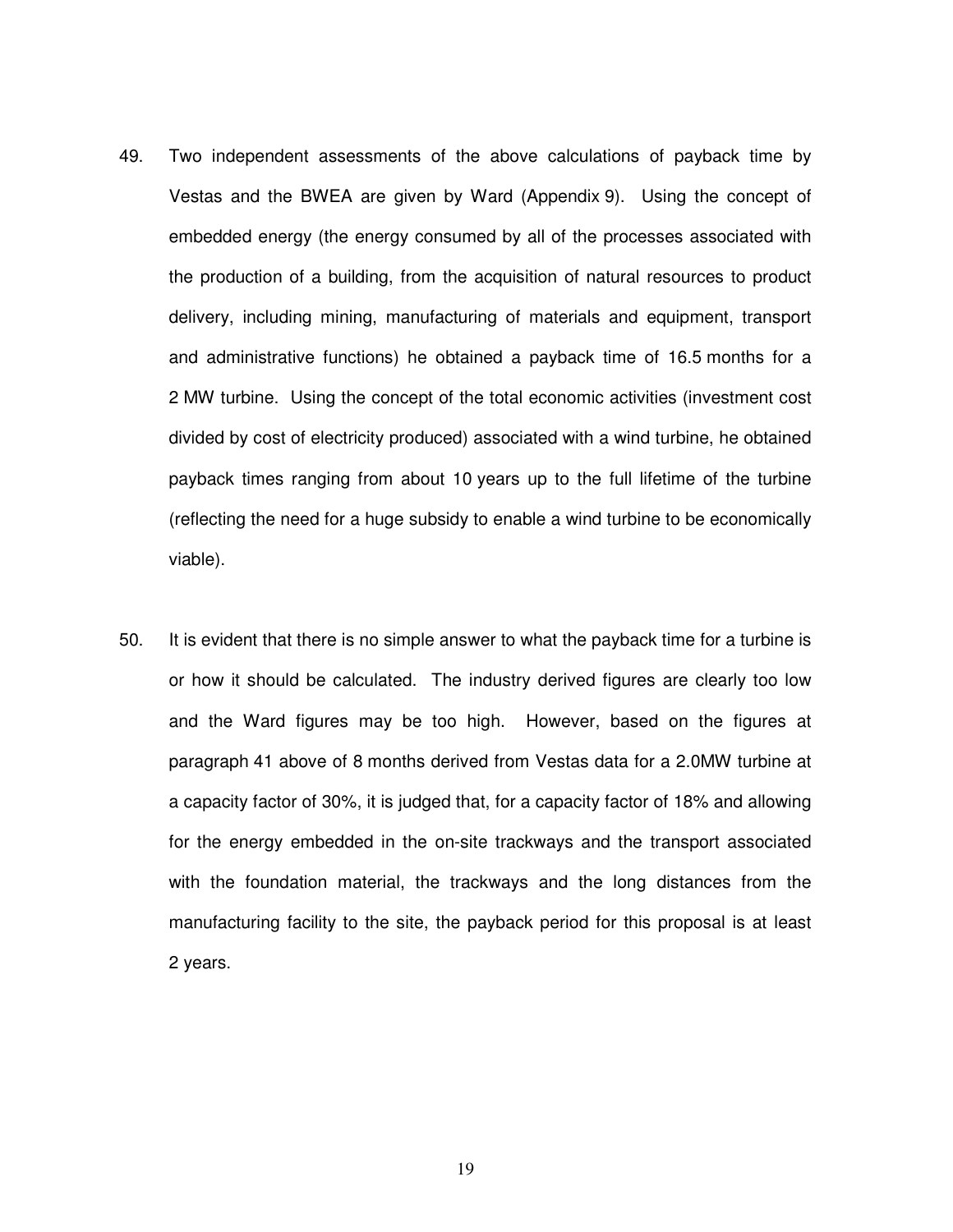- 51. For a 20 year lifetime, this equates to a 10% reduction in the  $CO<sub>2</sub>$  emissions savings. This brings the  $CO<sub>2</sub>$  emissions savings down further from 12,204 tonnes/yr to 10,984 tonnes/yr.
- 52. Fourth, the electrical losses between the wind turbines and the consumers has to be considered. Historically, the electricity transmission network has been developed around large power stations. The national grid system is designed to accommodate large injections of electrical energy from these power stations and is operated at very high transmission voltages (275kV and 400kV) for reasons of efficiency (losses are proportional to the square of the current and thus inversely proportional to the square of the voltage).
- 53. The proposed wind turbines will be connected to the low voltage distribution grid, at either 11kV or 33kV. The transmission and distribution grids were designed to operate as a tapered voltage system, with current flowing from the high voltage transmission system to the distribution system and to the consumers, with transformers reducing the voltage between power station and consumer.
- 54. Because electricity cannot be stored on the grid, despatchable power stations maintain the grid frequency and the current flows through the system to the consumers as required. Wind turbines embedded on the low voltage distribution network can affect the current flow through the distribution network. Current flows may be reversed (particularly at times of high wind speed and low downstream consumer demand) and the current may have to travel a considerable distance along low voltage distribution lines to the consumers.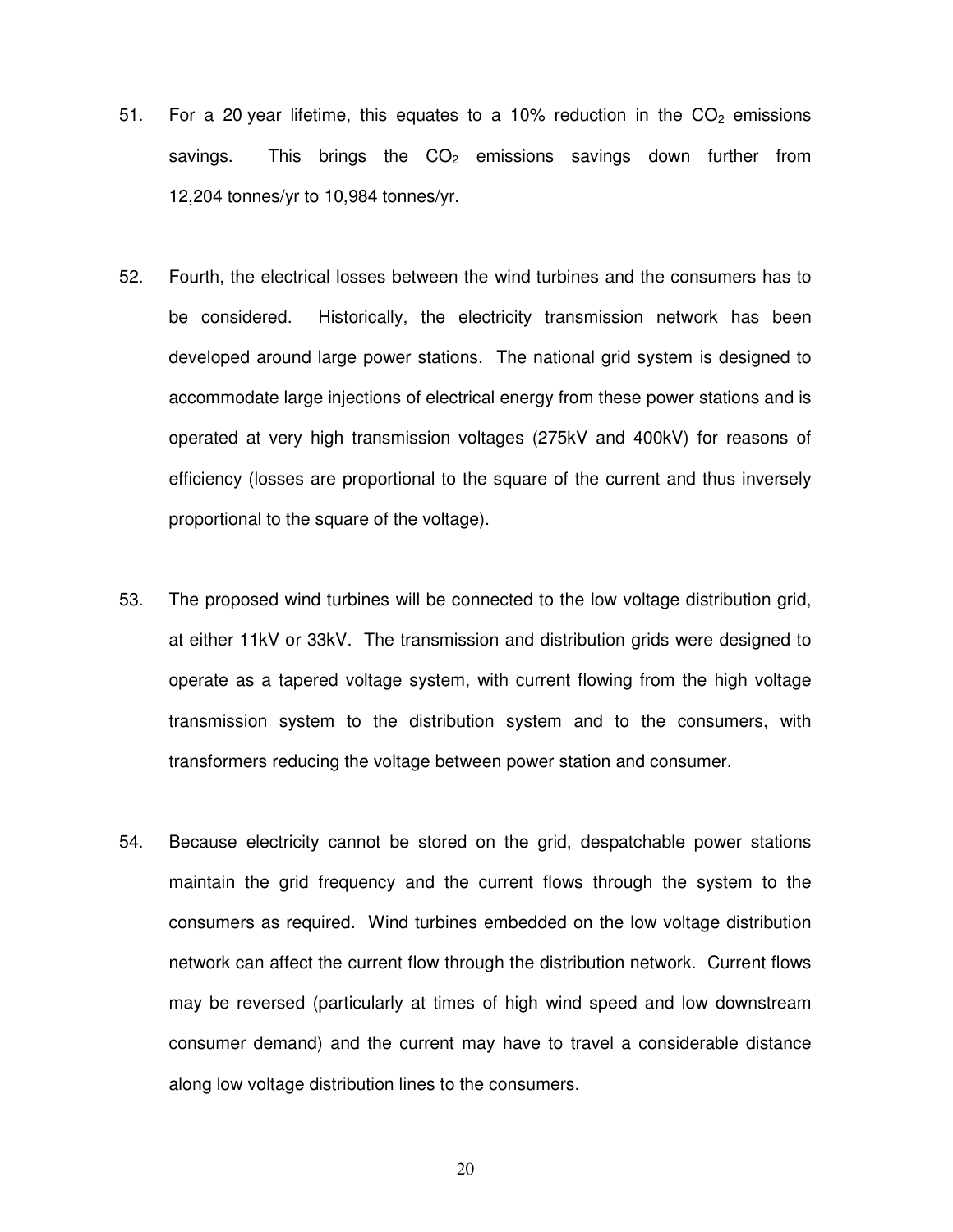- 55. The wind turbines of this proposal will be connected to the distribution network locally. The population, industry and commercial densities are low because of the rural nature of central Devon. It is therefore very likely, especially at times of low electricity demand, that the electricity from the proposal will have to travel a considerable distance along low voltage distribution lines to the consumers. There will be considerable losses in these distribution lines.
- 56. The total losses in the transmission and distribution system are about 7.3%, averaged over the last 10 years.

| 1998                          | 1999 | $ 2000 $ $ 2001 $ |  | $\mid$ 2002                                                         |  |  |  | 2003   2004   2005   2006   2007 |  |
|-------------------------------|------|-------------------|--|---------------------------------------------------------------------|--|--|--|----------------------------------|--|
|                               |      |                   |  | 7.5%   7.4%   7.6%   7.8%   7.6%   7.5%   7.7%   6.8%   6.8%   6.6% |  |  |  |                                  |  |
| Source: DUKES 2008 Table 5.1. |      |                   |  |                                                                     |  |  |  |                                  |  |

It is judged that additional losses of at least 5% will result from embedding the proposed wind turbines in the local low voltage distribution lines. These additional losses of electricity reduce the  $CO<sub>2</sub>$  emissions savings down further from 10,984 tonnes/yr to 10,434 tonnes/yr.

- 57. Fifth, the effect of the wind turbines on the operation of the national grid has to be considered, since operation of the turbines affects the operation of conventional power stations. Wind turbines are embedded locally on the distribution network. This means that their output is uncontrolled, is dependent on the vagaries of the wind, and the network has to accept the power generated by the turbines.
- 58. Conventional power stations are despatchable, which means that their output can be controlled automatically or by the grid operators to match the expected demand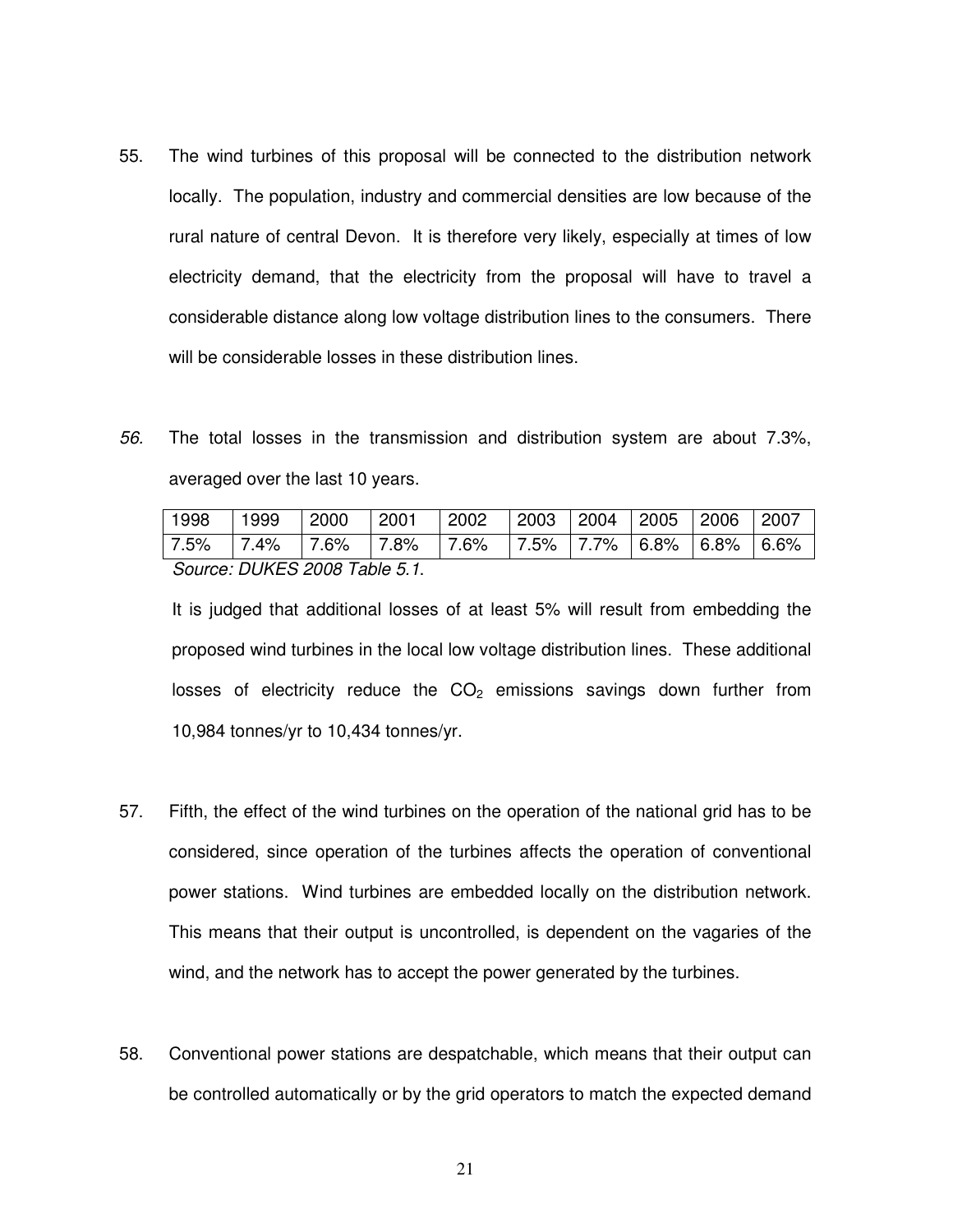for electricity. The demand for electricity varies with the time of day, the seasons and the temperature, but is predictable to a reasonable degree of accuracy by the grid operators, based on temperature forecasts and decades of experience.

- 59. Based on the predicted demand for electricity, the grid operators are able to schedule production from conventional power stations and minimise the amount of 'balancing power' or back-up power needed to balance scheduled output with instantaneous demand (within the grid frequency limits permitted by the grid code).
- 60. 'Spinning reserve' (also known as regulating reserve) is the term used to define generation that is synchronised with capacity to enable the grid operators to instruct increases (or decreases) in output to assist with short term demand forecast errors or plant losses. The spinning reserve may be provided by generators operating at part-power or even at zero power.
- 61. Because the power provided by wind turbines is embedded, is very sensitive to the wind speed (the power output is proportional to the cube of the wind speed over most of the operating range) and can fall rapidly when the wind drops, the amount of spinning reserve has to be increased in line with the amount of embedded wind power
- 62. The E.ON Netz Wind Report 2005 (Appendix 10) covering a large grid network in Germany states "Wind energy is only able to replace traditional power stations to a limited extent. Their dependence on the prevailing wind conditions means that wind power has a limited load factor even when technically available. It is not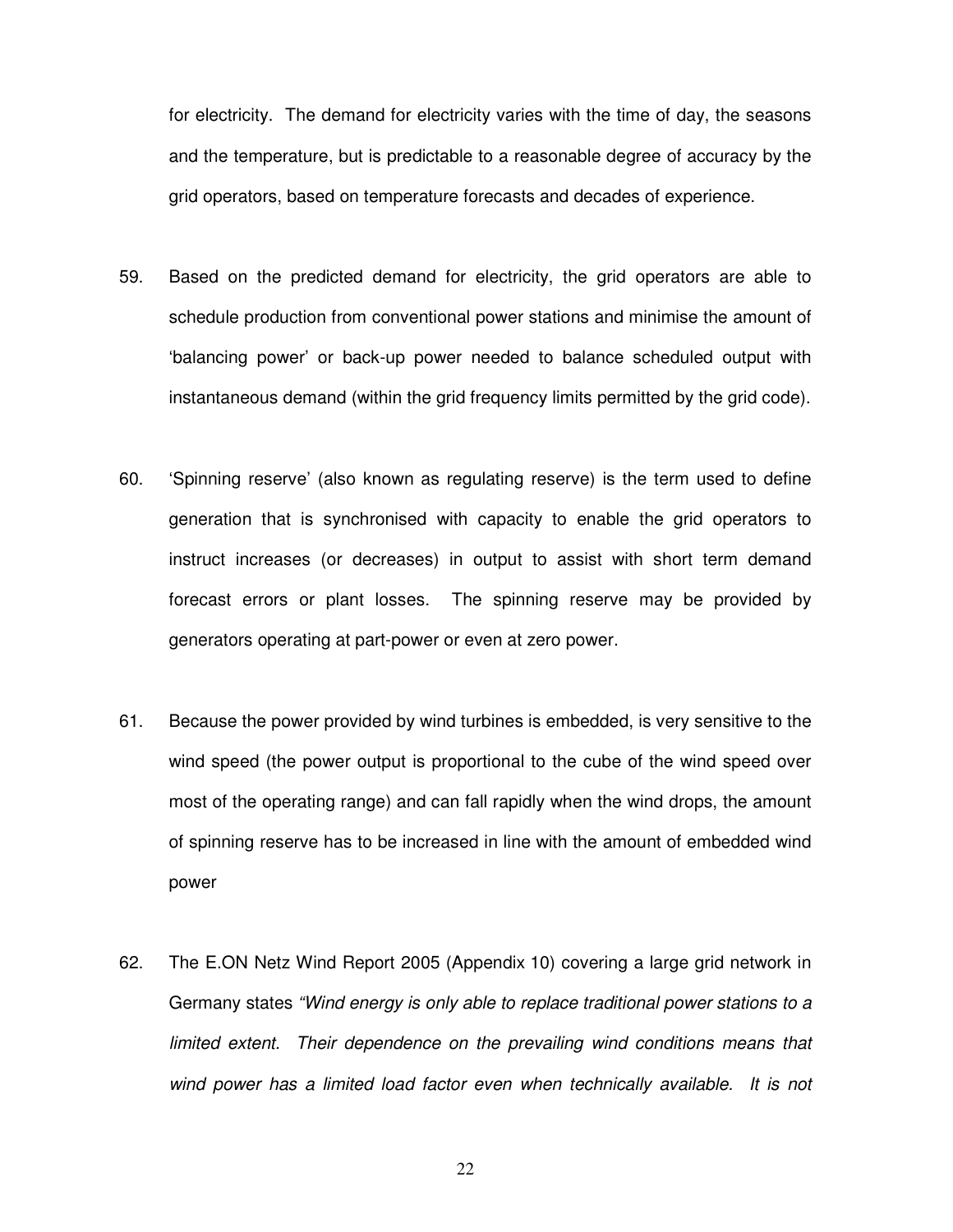possible to guarantee its use for the continual cover of electricity consumption. Consequently, traditional power stations with capacities equal to 90% of the installed wind power capacity must be permanently online in order to guarantee power supply at all times".

- 63. Furthermore, the E.ON Netz report shows how rapidly the power output of conventional power stations has to be raised or lowered to compensate for the changing wind speed and how, even with 48,000MW of installed wind capacity, 46,000MW of conventional power stations would have to be kept operable for periods of low wind speed (Appendix 10).
- 64. The increased spinning reserve to accommodate the vagaries of the embedded power results in increased operation of conventional plant acting as spinning reserve, which in turn results in increased burning of fossil fuel, increased wear of conventional plant and increased maintenance requirements of conventional plant. All these factors result in increased  $CO<sub>2</sub>$  emissions from conventional power stations. This effect will increase as more wind turbines become embedded and more spinning reserve will be required.
- 65. There is no direct evidence for the increased  $CO<sub>2</sub>$  emissions arising from increased spinning reserve, since no analysis has been performed. However, the following statements have been made concerning the effect of back-up power on  $CO<sub>2</sub>$  emissions savings from wind power: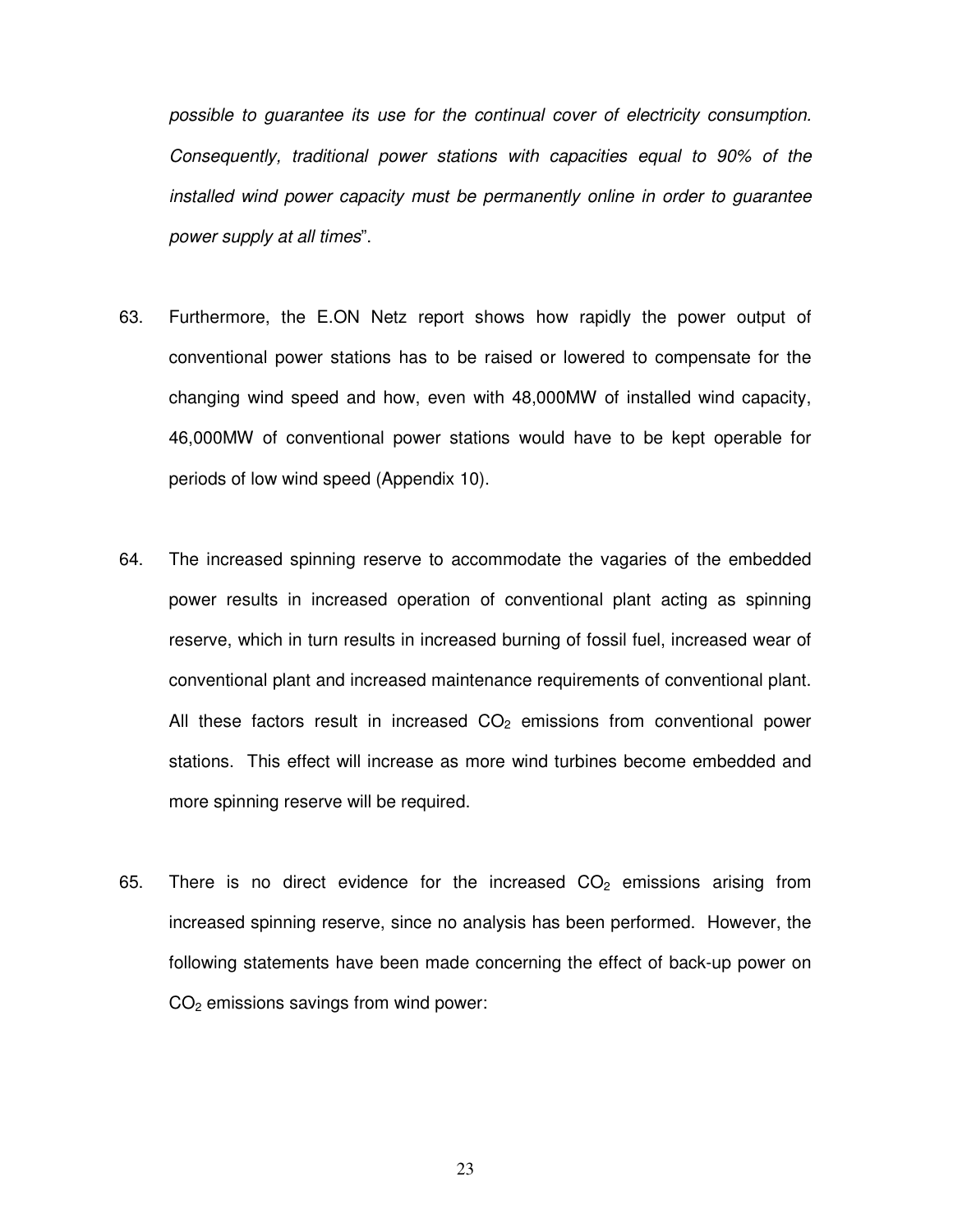- 66. Regarding West Denmark, Mason (Appendix 11) has stated that "The concentration of installed wind power in this region (819 MW per million of population) is amongst the highest in the world. To date, West Denmark's wind power resources have had little or no beneficial impact on Danish carbon emissions because the turbines depend on the continuous (and less efficient) operation of backup from the region's modern, coal/gas-burning stations, or imported power, to protect the integrity of its domestic grid".
- 67. In a further analysis of the carbon dioxide emissions in Denmark, the country with the highest per capita installed wind power, Mason (Appendix 12) stated that "The intermittent and variable nature of its industrial wind power system and the associated need for dependable sources of spinning reserve mean that the operational efficiency of its backup plant is reduced (i.e. greater amounts of carbon dioxide produced per kWh of conventionally generated electricity). This counteracts a significant proportion of the carbon saving claimed for wind power".
- 68. Liik et al (Appendix 13) have stated that: "Participation of thermal power plants in keeping the reserve capacity for wind turbines and in compensation of the fluctuations of wind power increases the fuel consumption and emissions substantially. The case study shows that the integration of considerable capacity of wind turbines would increase the fuel consumption and emissions of thermal stations about 8-10%, which will reduce the environmental effect of windmills substantially. There can be situations where probably no environmental gain can be achieved at all."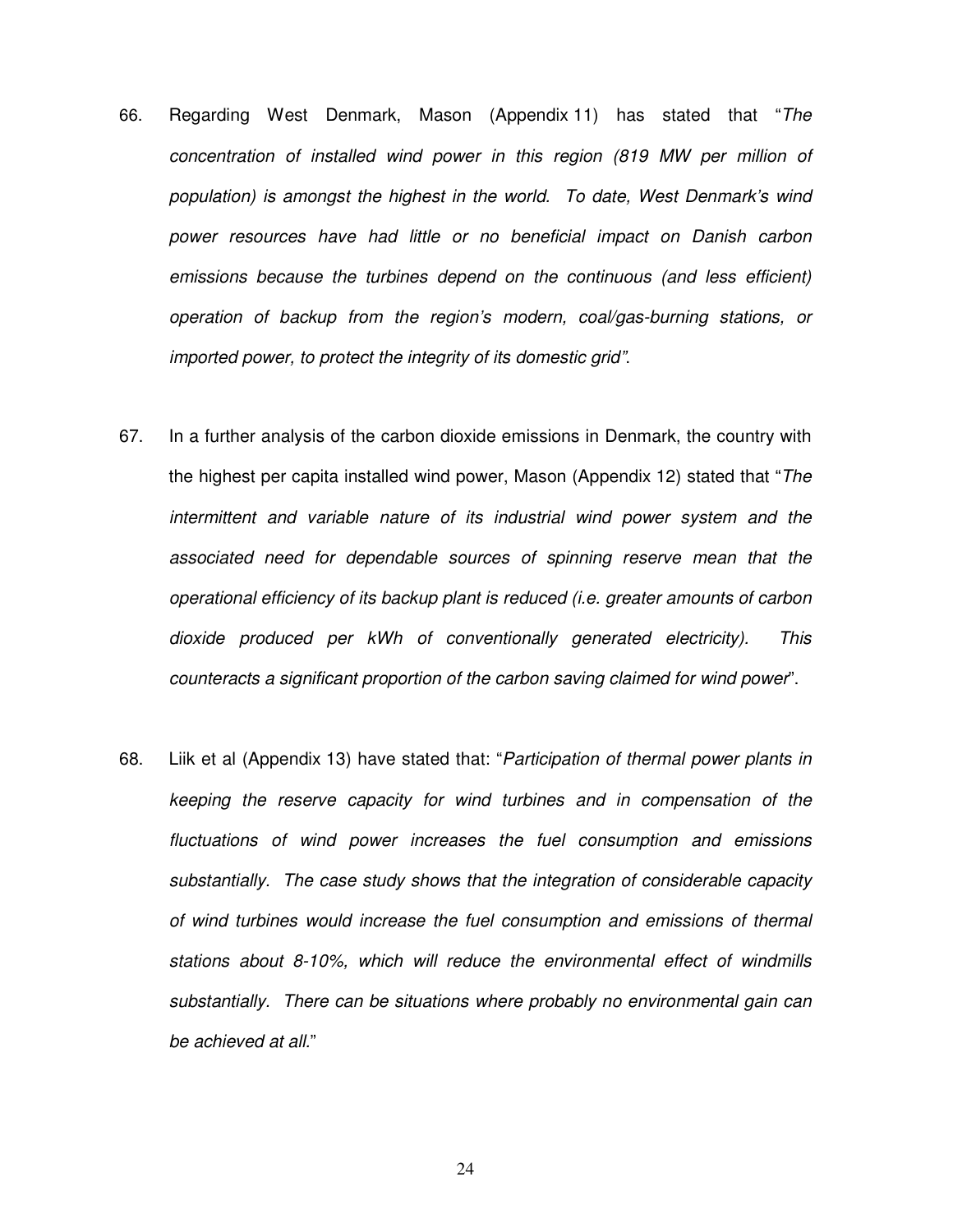- 69. In a key-note address to the Institute of Mechanical Engineers in 2003, Tolley (Appendix 14) stated: "When plant is de-loaded to balance the system, it results in a significant proportion of de-loaded plant which operates relatively inefficiently. Coal plant will be part-loaded such that the loss of a generating unit can swiftly be replaced by bringing other units on to full load. In addition to increased costs of holding reserve in this manner, it has been estimated that the entire benefit of reduced emissions from the renewables programme has been negated by the increased emissions from part-loaded plant."
- 70. Courtney (Appendix 15) has stated: that "Wind farms for power generation provide intermittent power so they merely displace thermal power stations onto standby mode or to operate at reduced efficiency while the thermal power stations wait for the wind to change. They make no significant reduction to pollution because thermal power stations continue to use their fuel and to produce their emissions while operating in standby mode or with reduced efficiency that can increase their emissions at low output. And this need for continuously operating backup means that wind farms can only provide negligible useful electricity to electricity grid supply systems." He concluded that "The UK Government is spending much public money to subsidise on-shore and off-shore wind farms in an attempt to contribute to its target of a 20% reduction to CO**2** emissions from power generation. This policy is endorsed by the Energy White Paper 2003 and the Energy Review 2006. However, the intermittent supply from wind farms means they provide no useful electricity and no significant reduction to CO<sub>2</sub> emissions."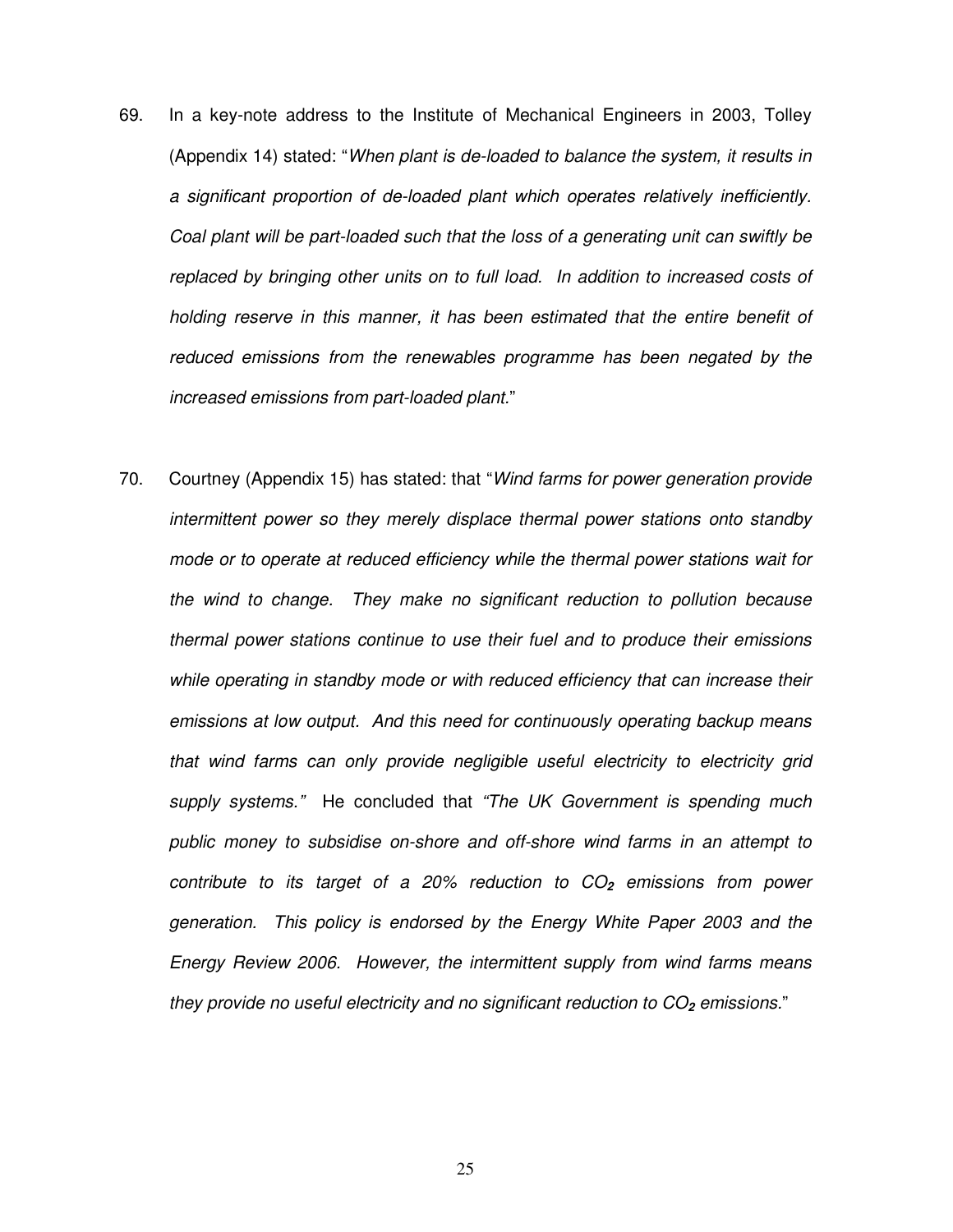- 71. Thus there have been numerous warnings about the impact of wind turbines on conventional plant and the resultant increased  $CO<sub>2</sub>$  emissions emanating from conventional plant. However, the warnings from German and Danish experience have been ignored by the UK renewables industry and by the government and the lessons from the operational experience has been ignored in desk-top calculations that have been carried out to determine the future impact of wind power embedded on the grid on the increased  $CO<sub>2</sub>$  emissions from conventional power stations operating as spinning reserve or at part-load. Indeed how the grid can operate with a large amount of embedded and intermittent wind power has been totally ignored. I have therefore made no reduction in the  $CO<sub>2</sub>$  emissions savings from the proposed wind farm for this effect. However, I conclude that the above figure of 10,434 tonnes/yr of  $CO<sub>2</sub>$  emissions savings is likely to be a very conservatively high figure.
- 72. Finally, the appellant has provided no evidence concerning the electricity consumed by the wind turbines. The wind industry does not provide information on the electricity consumption of wind turbines, nor indeed whether the consumption is measured and deducted from the electricity production used to calculate the output under the Renewable Obligation Scheme. Electricity is drawn from the grid by a wind turbine for many functions, including:
	- Yaw control (maintaining the direction of the blades into the wind) and pitch control (the angle of the blades)
	- Lighting
	- Heating and de-icing
	- Lubricating pumps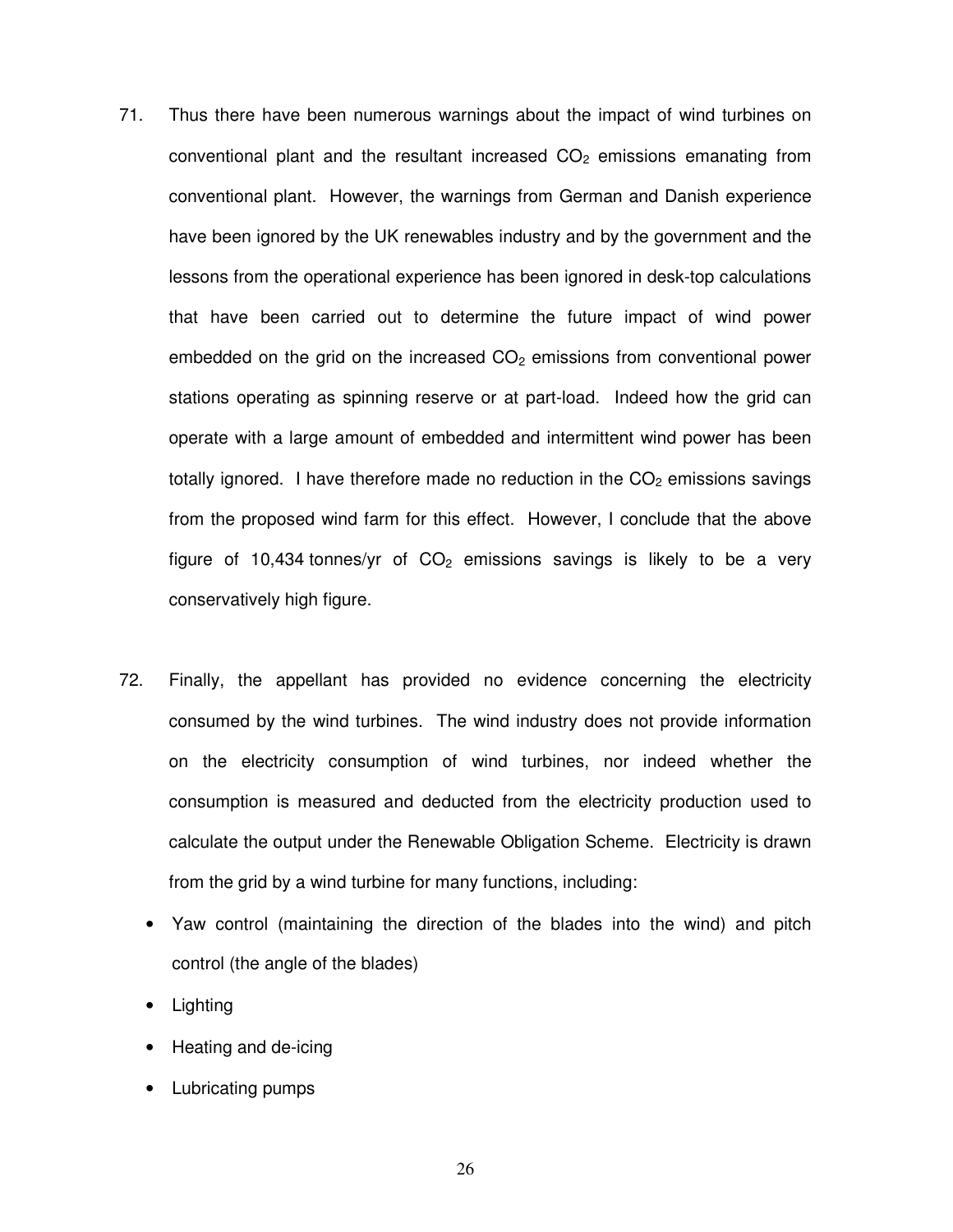- Controls
- Exciting the stator
- Blade and shaft turning in light wind to prevent warping.

It is possible that a wind turbine could consume a considerable fraction of the electricity generated.

- 73. Unless measurements are made of electricity consumed by wind turbines, it is not possible to determine what the net electricity production is and therefore what the  $CO<sub>2</sub>$  emissions savings are. It is my understanding that under a 'sell and buyback' arrangement, the electricity produced is sold and metered for calculating and claiming Renewable Obligation Certificates whereas the electricity used to operate the turbines is bought back. Thus gross electrical output rather than net electrical output is used to claim Renewable Obligation Certificates, which are used in official calculations of achieved capacity factors. The official capacity factors given at paragraph 35 are thus based on gross output, rather than net output. The appellant should provide the information to clarify this issue. Thus the figure of 10,434 tonnes/yr of  $CO<sub>2</sub>$  emissions savings is also conservatively high due to use of gross electrical output.
- 74. In summary it is concluded that the appellant has overstated the  $CO<sub>2</sub>$  emissions saved by a factor of at least  $37,291$  /  $10,434 = 3.6$ . Without an independent assessment of the effect of wind turbines on the  $CO<sub>2</sub>$  emissions of conventional power stations, without a realistic calculation of the pay back time and without the appellant disclosing the electricity that will be consumed by the proposed wind turbines, it is not possible to be more precise about the  $CO<sub>2</sub>$  emissions saved. However the above figure of 10,434 tonnes/yr is clearly conservatively high. It is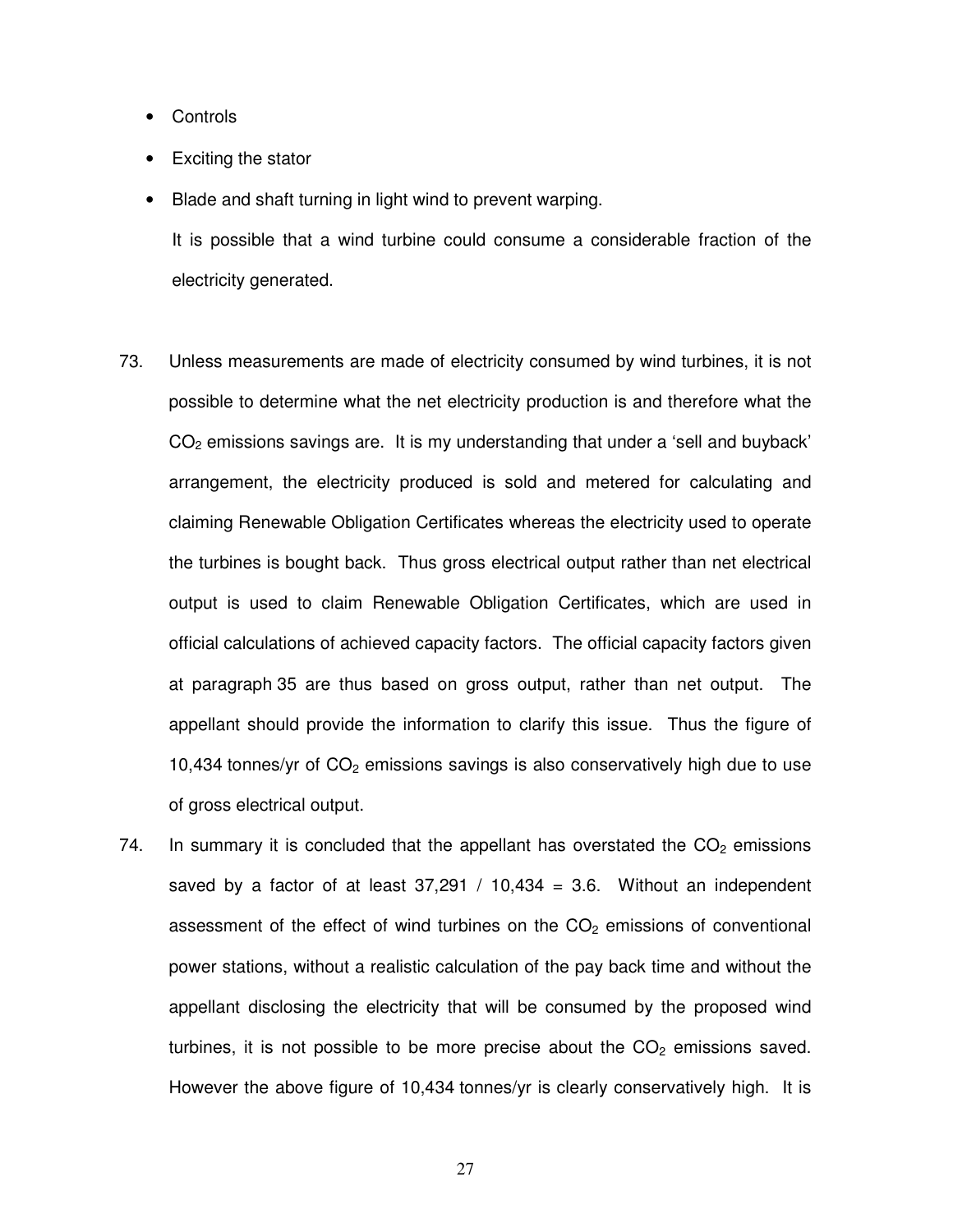indeed possible that there would be no net  $CO<sub>2</sub>$  emissions savings from the proposal.

- 75. The calculated  $CO<sub>2</sub>$  emissions savings of 10,434 tonnes/yr can be compared to the total  $CO<sub>2</sub>$  emissions from fossil fuel use in the UK and from natural  $CO<sub>2</sub>$  fluxes in the atmosphere.
- 76. The UK figure for total  $CO<sub>2</sub>$  emissions is currently 554 Mt  $CO<sub>2</sub>/yr$  whilst for 1990 it was 592 Mt  $CO<sub>2</sub>/yr$  (Appendix 16). The proposal would thus reduce the total UK CO<sub>2</sub> emissions by a factor 10,434 / (554 x 10<sup>6</sup>) = 0.000019 or 0.0019%. To put this into context, it would require the construction of 530 wind farms of the size of Den Brook to reduce the UK  $CO<sub>2</sub>$  emissions by 1%.
- 77. The UK reduction target of 26% of the 1990 figure of 592 Mt CO<sub>2</sub>/yr is 154 Mt  $CO<sub>2</sub>/yr$  (the Energy White Paper 2003 (CD ). Den Brook would thus contribute 10,434 / (154 x 10<sup>6</sup>) = 0.000068 or 0.0068% of the UK CO<sub>2</sub> emissions reduction target. To put this into context, it would require the construction of more than 14,700 wind farms of the size of Den Brook to reduce the UK  $CO<sub>2</sub>$  emissions by 26% of the 1990 figure.
- 78. The Intergovernmental Panel on Climate Change (IPCC) (Appendix 17) gives figures for natural fluxes between the biosphere and the atmosphere of 120GtC/yr and between the oceans and atmosphere of 70GtC/yr. Thus the total fluxes are 190GtC/yr. This equates to 697Gt  $CO<sub>2</sub>/year$ . Burning of fossil fuels accounts for an additional 6.4GtC/yr (23.5Gt  $CO<sub>2</sub>/yr$ ), i.e. about 3.4% of the total flux.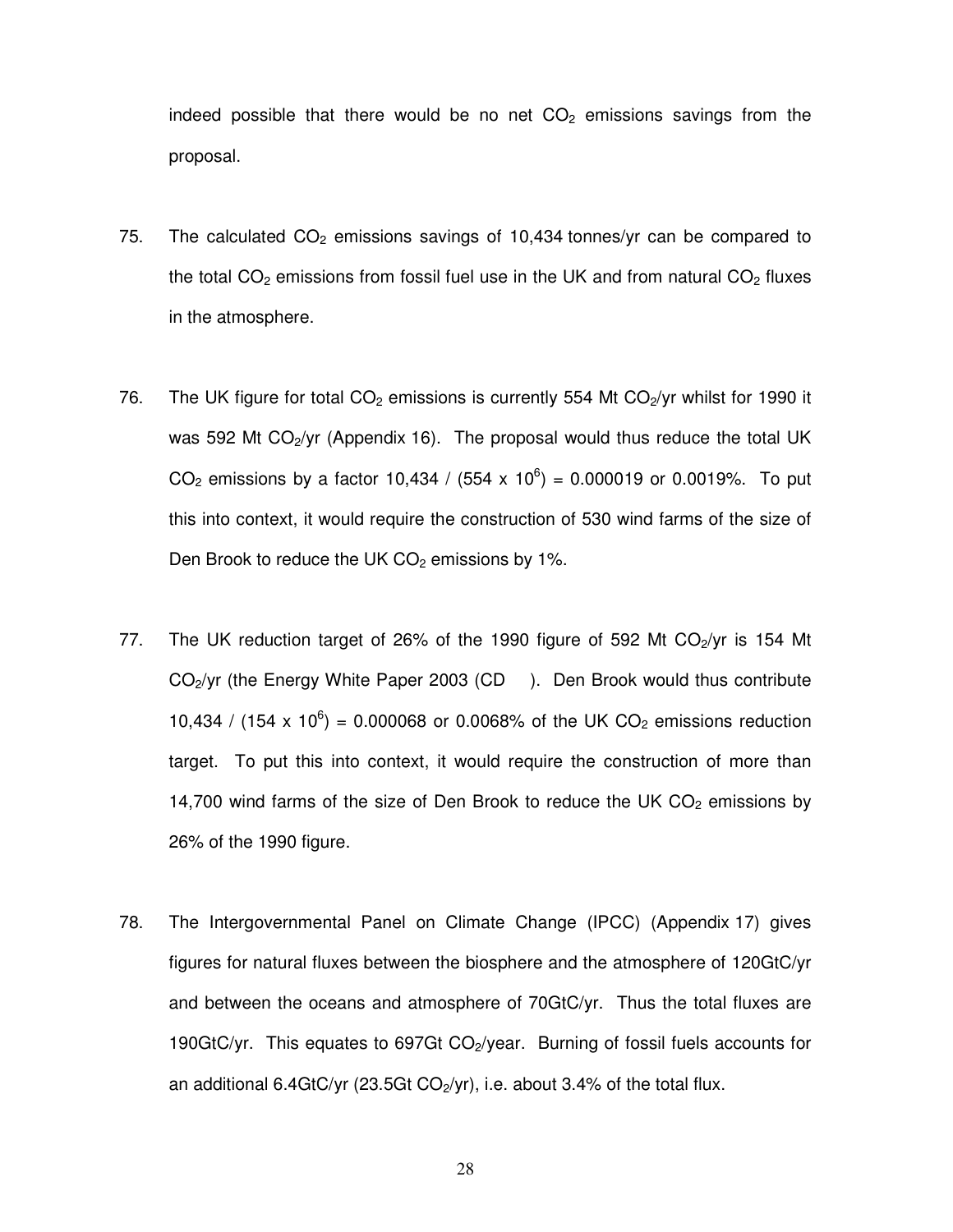- 79. Den Brook would therefore reduce the world's fossil fuel derived  $CO<sub>2</sub>$  emissions by 10,434 /  $(23.5 \times 10^9) = 0.00000044$  or 0.000044%. To put this into context, it would require the construction of more than 22,500 wind farms of the size of Den Brook to reduce the world  $CO<sub>2</sub>$  emissions from fossil fuels by 1%.
- 80. Den Brook would reduce the world's total CO<sub>2</sub> emissions by 10,434 / (720 x 10<sup>9</sup>) = 0.000000014 or 0.0000014%. To put this into context, it would require the construction of more than 690,000 wind farms of the size of Den Brook to reduce the world's total  $CO<sub>2</sub>$  emissions by 1%.
- 81. The proposal will therefore have an immeasurably small impact on the human emissions of  $CO<sub>2</sub>$ . The  $CO<sub>2</sub>$  emissions savings will also be immeasurably small compared to the natural fluxes of  $CO<sub>2</sub>$ .

#### **Disbenefit in Risk to the Public**

82. All activities carry a risk and there is no guarantee of absolute safety. Risk may be defined as the product of the probability of an event occurring and the consequences of the event. Thus for example, an activity with a high probability of occurrence, the consequence of which is death, is a high risk activity. An activity with a low probability of occurrence, the consequence of which is a minor injury, is a low risk activity. The acceptability by a person of a risk depends on whether the risk is taken voluntarily by the person because of the personal benefits or is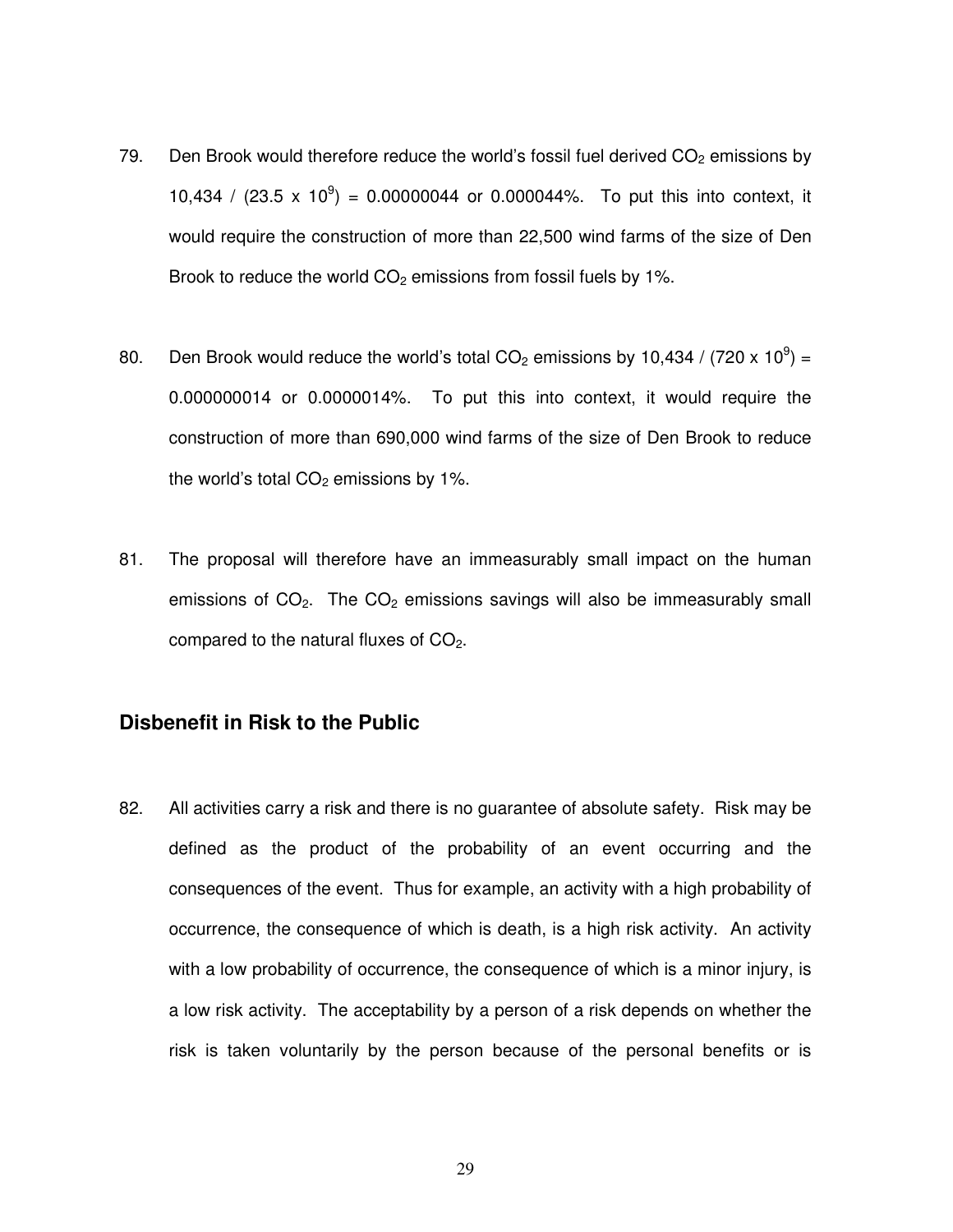imposed on a person without the person receiving any benefit for the imposition of the risk.

- 83. The Health and Safety at Work Act 1974 applies to all work activities in Great Britain including land based wind farms. The act states that "It shall be the duty of every employer to ensure, so far as is reasonably practicable, the health, safety and welfare at work of all his employees" and "It shall be the duty of every employer to conduct his undertaking in such a way as to ensure, so far as is reasonably practicable, that persons not in his employment who may be affected thereby are not thereby exposed to risks to their health or safety". The Health and Safety Executive (HSE) favours a risk-based approach to safety and emphasises the role of risk assessment, both quantitative and qualitative, in the decisionmaking process and in determining the control measures that must be put in place for addressing hazards ('Reducing risks, protecting people' (R2P2); Appendix 18). As the appellant is an employer, the risks to the public arising from its industrial facilities must be determined and be shown to be acceptable or tolerable and as low as reasonably practicable.
- 84. Under the Town and Country Planning (Environmental Impact Assessment) (England and Wales) Regulations 1999, the proposal is a Schedule 2 installation under the energy industry category (i) which covers "Installations for the harnessing of wind power for energy production (wind farms) if (i) The development involves the installation of more than 2 turbines; or (ii) the hub height of any turbine or height of any other structure exceeds 15 metres". For Schedule 2 developments, Schedule 3 Regulation 4(5) states that "The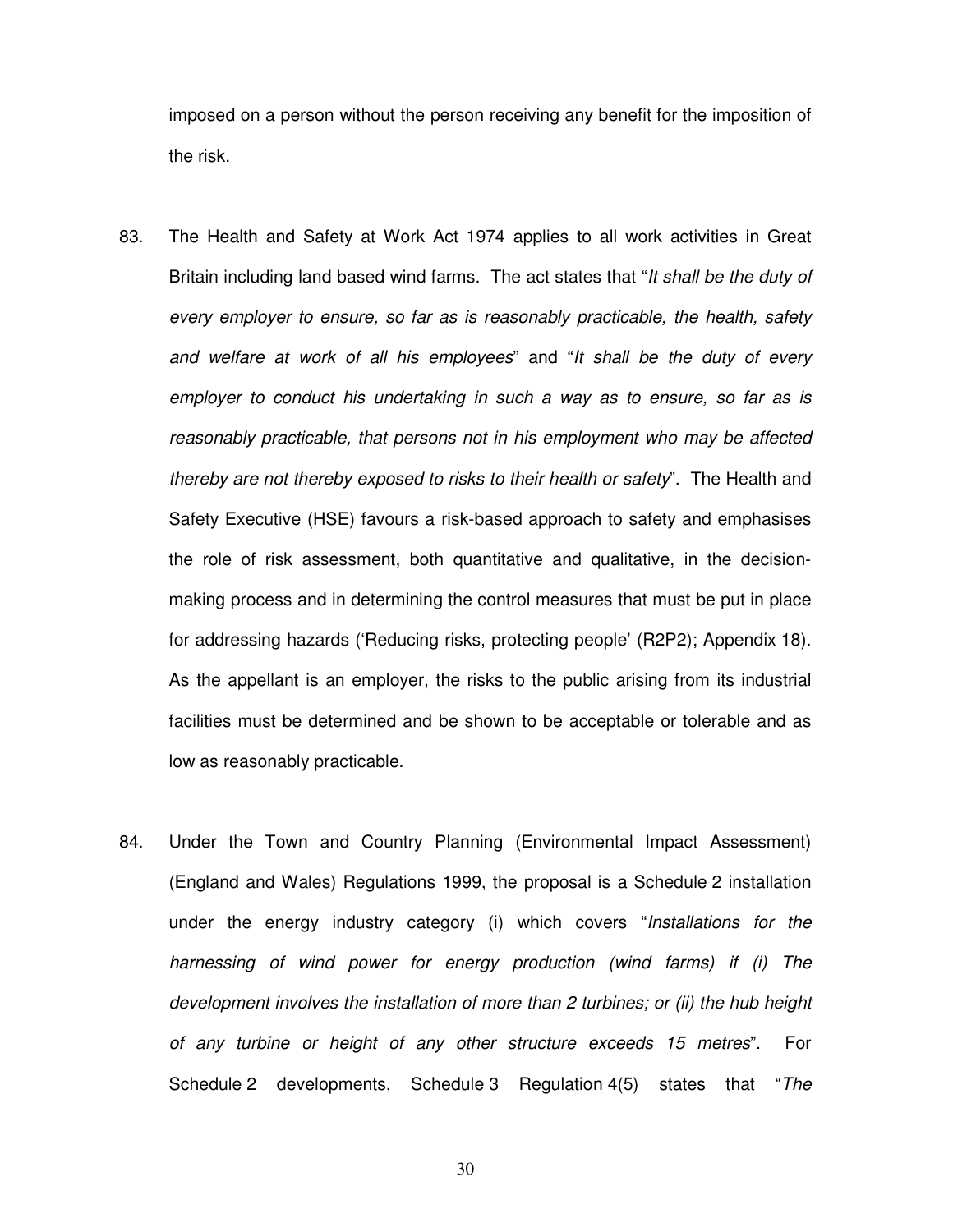characteristics of development must be considered having regard, in particular, to (f) the risk of accidents, having regard in particular to substances or technologies used". The proposal is a Schedule 2 installation under the energy industry category (i) and therefore the risks of accidents must be considered.

85. 'Reducing risk, protecting people' (R2P2) has been produced by HSE to "help reassure the public that risks to people from work activities are properly addressed, taking due account of the benefits of the activities giving rise to the risk. In particular to satisfy the public that industry, in taking advantage of technological advances and in responding to economic pressures, will not be allowed to impose intolerable risks on people".

HSE:

- "decides, from the information gathered in going through the decision-making process, how precautionary our approach will be when determining where the individual risk and societal concerns i.e. on the Tolerability of Risk (TOR) geometry;
- concentrates on ensuring that duty holders must have in place suitable controls to address all significant hazards arising from their undertakings;
- starts with the expectation that those controls should, as a minimum, implement authoritative good practice precautions (or achieve similar standards of prevention/protection), irrespective of specific risk estimates".

HSE: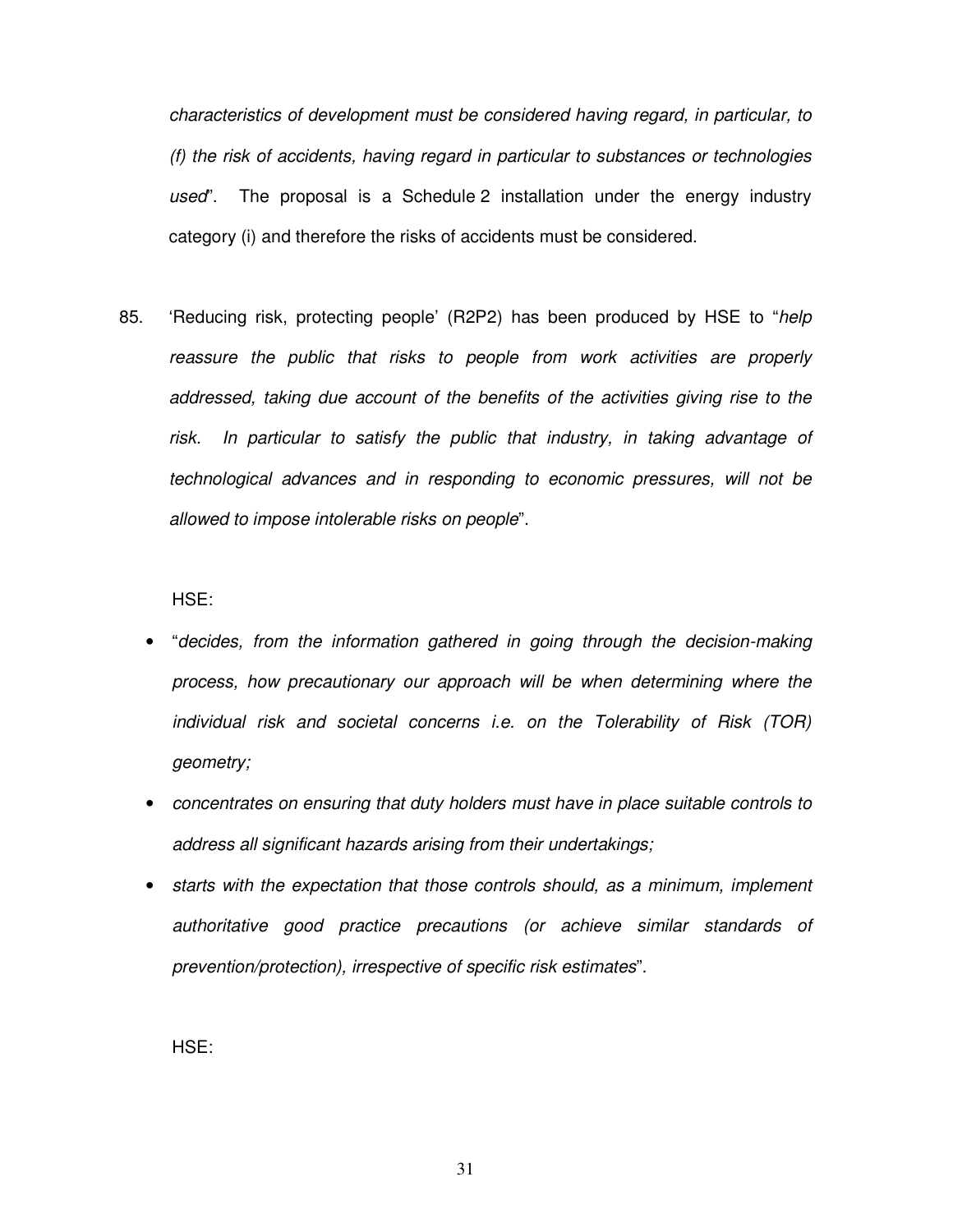- "regard a hazard as significant unless past experience, or going through the decision making process described earlier, shows the risk from it to be extremely low or negligible when compared to the background level of risk to which people are exposed, and the hazard does not give rise to societal concerns;
- consider as authoritative sources of relevant good practice those enshrined in prescriptive legislation, Approved Codes of Practice and guidance produced by Government. We would also consider including as other sources of good practice, standards produced by Standards-making organisations (e.g. BS, CEN, CENELEC, ISO, IEC, ICRP) and guidance agreed by a body representing an industrial or occupational sector (e.g. trade federation, professional institution, sports governing body). Such considerations would take into account that HSE is a repository of information concerning good engineering, managerial and organisational practice, and would also include an assessment of the extent to which these sources had gained general acceptance within the safety movement".
- 86. The Tolerability of Risk (TOR) is a framework for reaching decisions on whether risks from an activity or process are unacceptable, tolerable or broadly acceptable. In this context, 'tolerable' does not mean 'acceptable'. It refers instead to a willingness by society as a whole to live with a risk so as to secure certain benefits in the confidence that the risk is one that is worth taking and that it is being properly controlled.
- 87. However, it does not imply that the risk will be acceptable to everyone, i.e. that everyone would agree without reservation to take the risk or have it imposed on them. HSE starts from the position that, for every hazard, a suitable and sufficient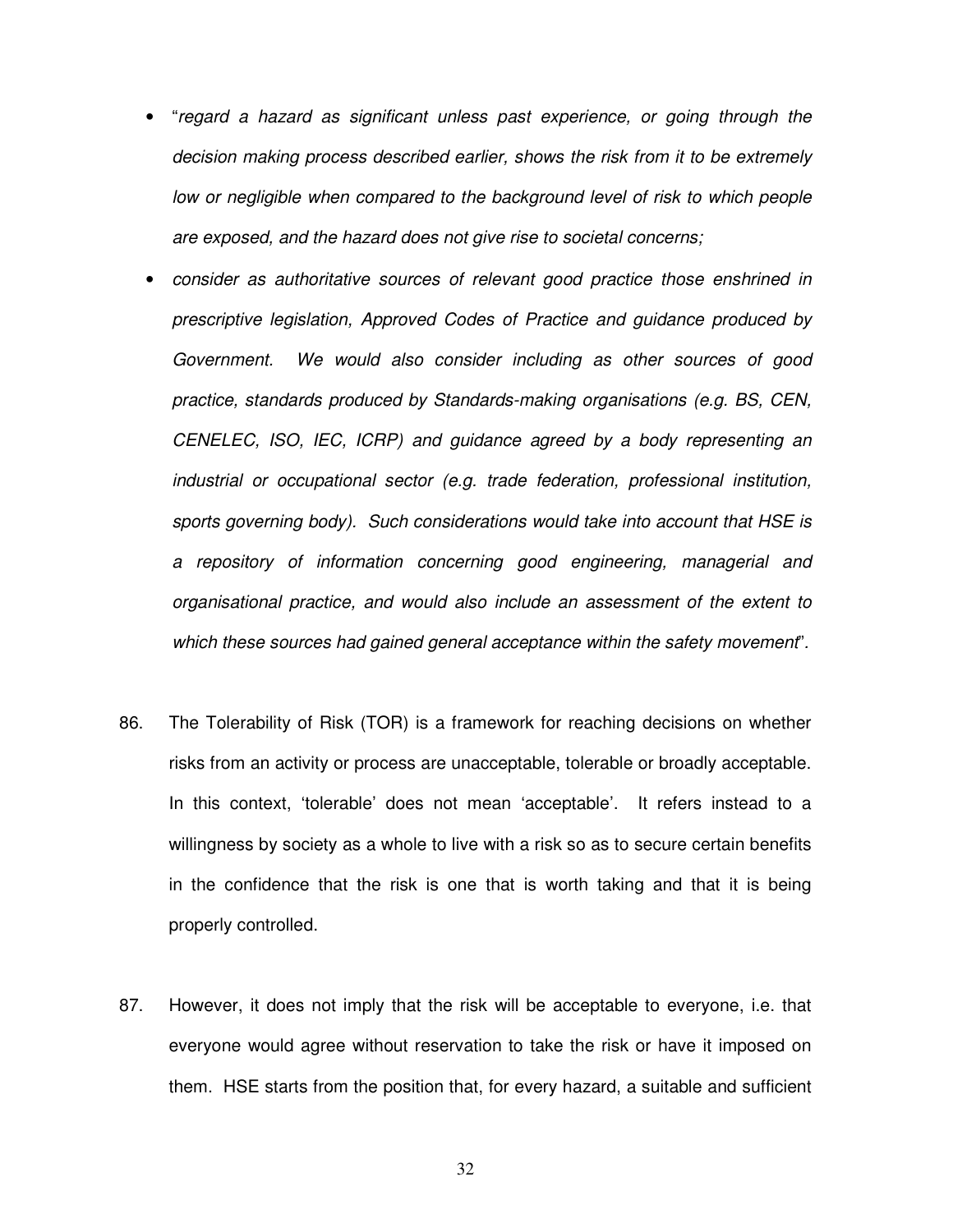risk assessment must be undertaken to determine the measures needed to ensure that risks from the hazard are adequately controlled and suitable controls must be in place to address all significant hazards.

- 88. R2P2 suggests that the boundary between broadly acceptable and tolerable risk of death is  $10^{-6}/yr$  because this level of risk is small when compared to the background level of risk. The boundary between tolerable and unacceptable for members of the public who have a risk imposed on them is  $10^{-4}/yr$ . However R2P2 states that "hazards that give rise to such levels of individual risks also give rise to societal concerns and the latter often play a far greater role in deciding whether a risk is unacceptable or not". Such a high level of risk of death of a member of the public would not be tolerated and a realistic figure of  $10^{-5}/y$  is considered to be a tolerable level of risk, provided the risks are as low as reasonably practicable (ALARP) and are maintained ALARP.
- 89. In summary, risks in the broadly acceptable region are insignificant and warrant no action to reduce the risks further. Risks in the tolerable region are tolerated provided the nature and level of the risks are properly assessed and the results used properly to determine control measures, the residual risks are not unduly high and kept ALARP and the risks are periodically reviewed to ensure that they still meet the ALARP criteria. Risks in the unacceptable region are generally unacceptable whatever the level of benefit.
- 90. In addition to the risk of death to a member of the public, the other potential risks to society should be considered in a risk assessment. It is normal practice for the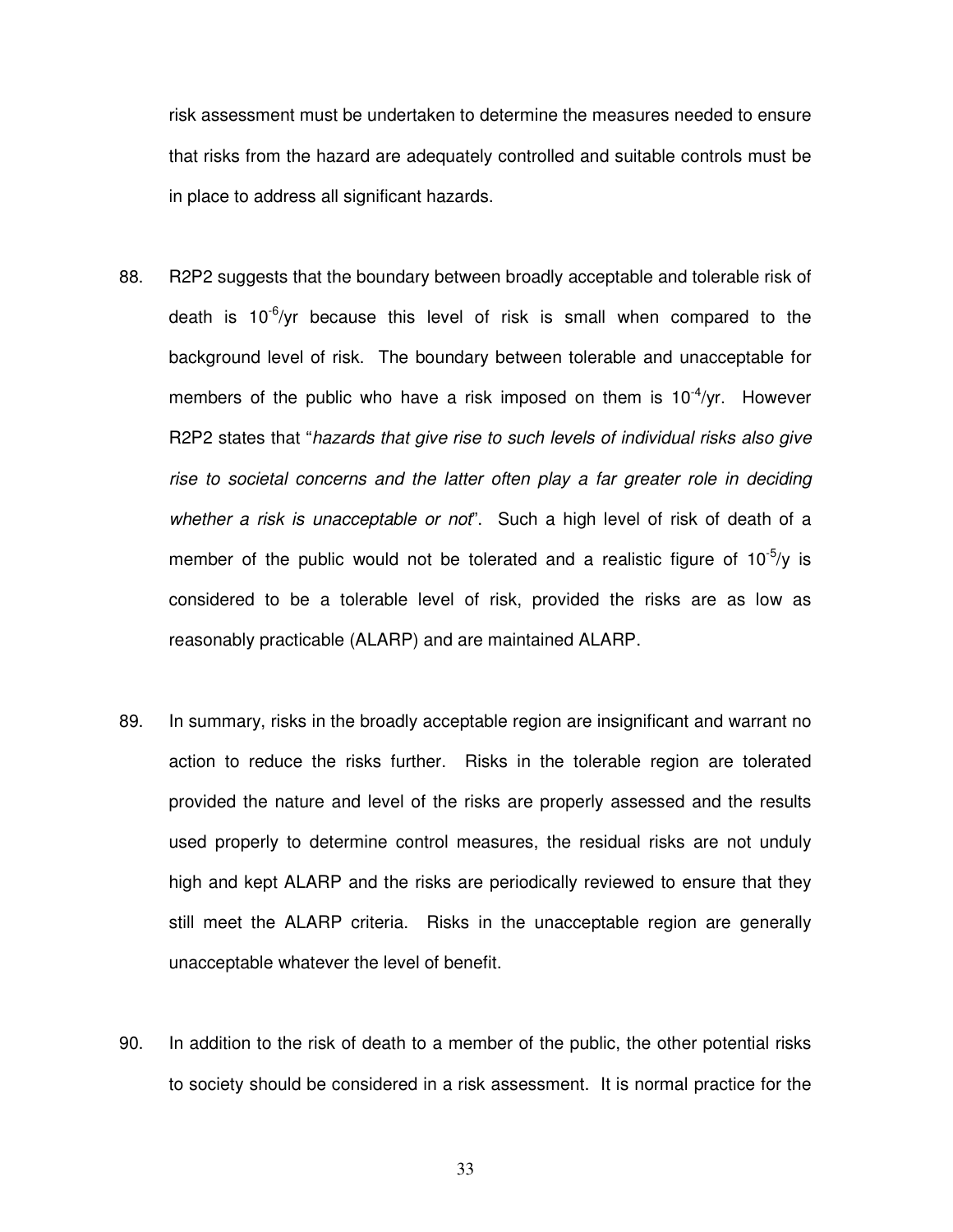developer to provide a risk assessment since only the developer has the detailed knowledge of the facility and how it will be operated.

- 91. The hazards arising from operation of a wind farm must therefore be examined and the risks to the public must be demonstrated to be broadly acceptable or tolerable and ALARP and maintained ALARP throughout the lifetime of the wind farm. It is therefore incumbent on the developer to demonstrate that the risks from operation of the wind farm are broadly acceptable or tolerable and to demonstrate the procedures to ensure the risks remain ALARP throughout the lifetime of the wind farm.
- 92. The BWEA has produced guidelines for health and safety in the wind energy industry (Appendix 19). The guidelines state at section 7.3 that "This section focuses on the need to ensure that potential risks to non industry personnel e.g. members of the public, are addressed throughout the life phases of projects and that residual risks are acceptable when compared with people's expectation of day to day risk exposure". The guidelines also state that "The project development process requires identification of hazards and management of risks to public safety. Risk assessments shall combine consideration of the hazard presented by the specific installation/location (taking due account of all risk control measures) and the nature and frequency of public exposure. The process must provide assurance that the risks from the proximity and layout of turbines in relation to areas used by the public are acceptable". Furthermore, the guidelines state that "For wind farm schemes in the process of development, it is recommended that the Environmental Assessment accompanying the planning application includes a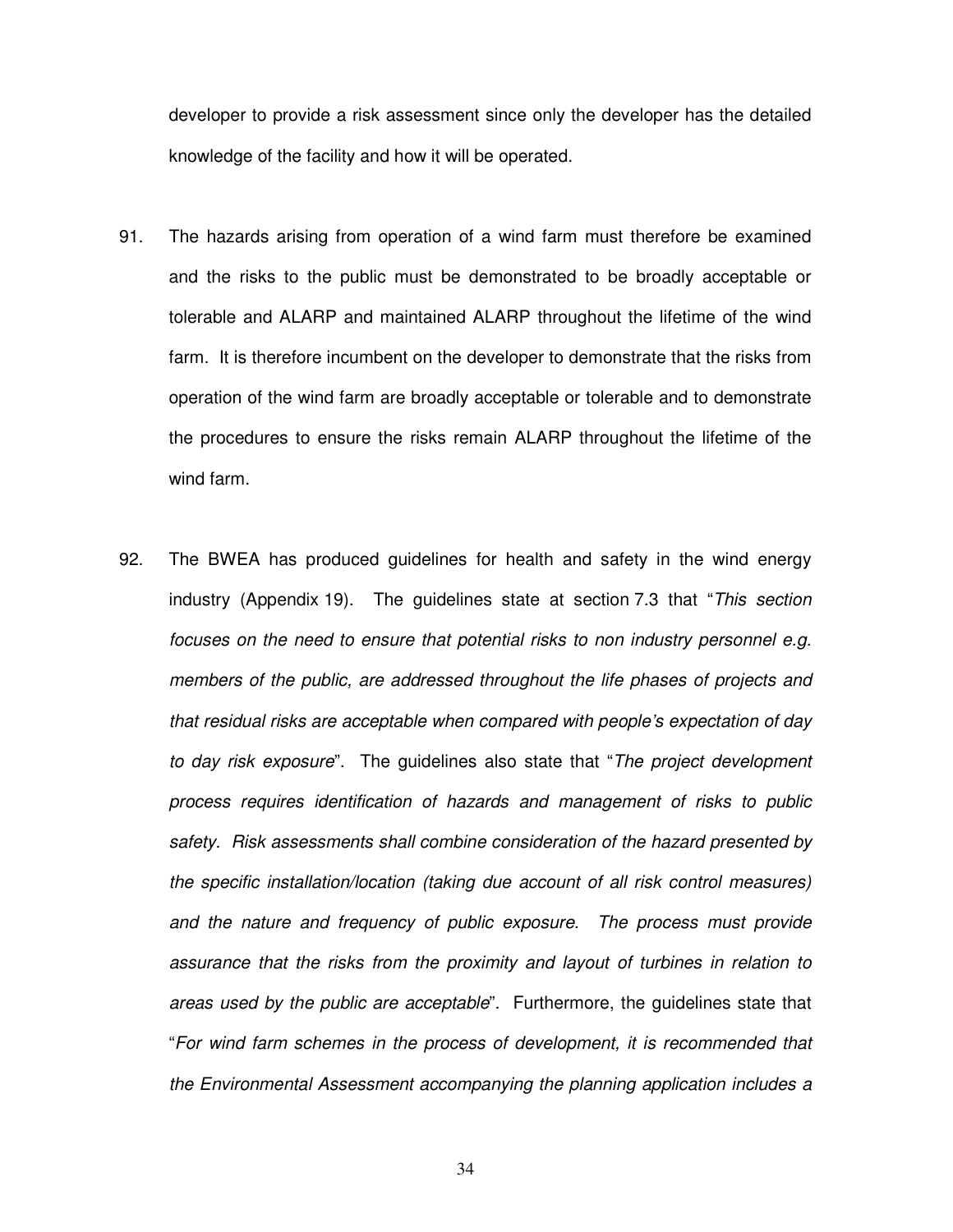section on public safety considerations, stating how it is intended to address the above aspects".

- 93. Risks from wind turbines have not been publicly addressed by the wind industry. However, the Caithness Wind Farm Information Forum (an independent campaign group) maintains up-to-date information on wind farm accidents taken from press reports or official information releases (Appendix 20). Up to the end of 2008, 560 accidents were recorded worldwide, of which 52 accidents resulted in a total of 57 fatalities. 29 accidents involved injury. The most common accidents were blade failure (139 incidents) followed by fire (110 incidents). I have been unable to obtain any operational experience feedback (OEF) and so cannot comment on how the wind industry reacts to accidents. There is no trade body information available.
- 94. Modern wind turbines are probably the largest industrial facilities with such large and unprotected rotating mechanisms and as such, present a risk to the public. The major types of accidents at operating turbines, and thus the hazards to the public that must be addressed are:
	- blade failure
	- fire
	- structural failure
	- ice buildup
	- Lightning strikes.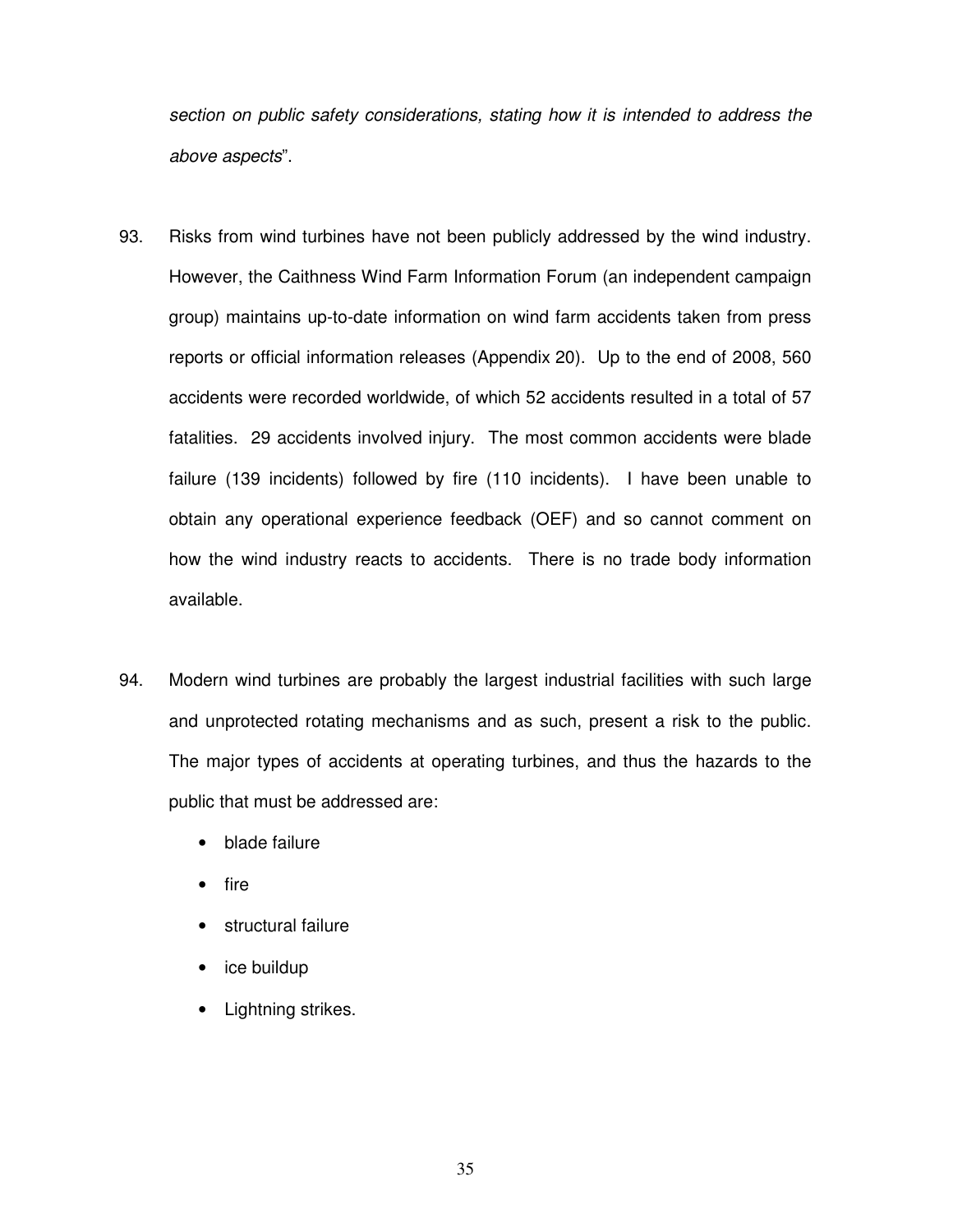This list does not identify the causes of the accidents. For example, blade failure may result from the effects of fatigue as discussed at paragraph 39, but it may also be the result of:

- control system failure
- a design error
- a manufacturing error
- a technician or other human error.

The above list of hazards is not exhaustive, for example it does not include risks to health due to noise or shadow flicker. It is incumbent on the developer to produce a list of all hazards. The rate of occurrence of accidents is increasing, reflecting the increased number of installed turbines. However the accident frequency rate is not known. The increased size of turbines now being deployed is judged likely to increase the accident frequency rate. More detail on the above five hazards is provided in Appendix 21.

95. All wind farm applications that require an environmental impact assessment should be accompanied by a risk assessment to demonstrate that the risks to the public are broadly acceptable or tolerable and that the risks are ALARP and are maintained ALARP throughout the life of the wind farm. In the case of Den Brook, there are several neighbouring properties, a railway line and public roads that are at risk from the wind turbines. Without the results of a risk assessment, the planning balance cannot be judged. The appellant has not carried out a risk assessment of the proposal.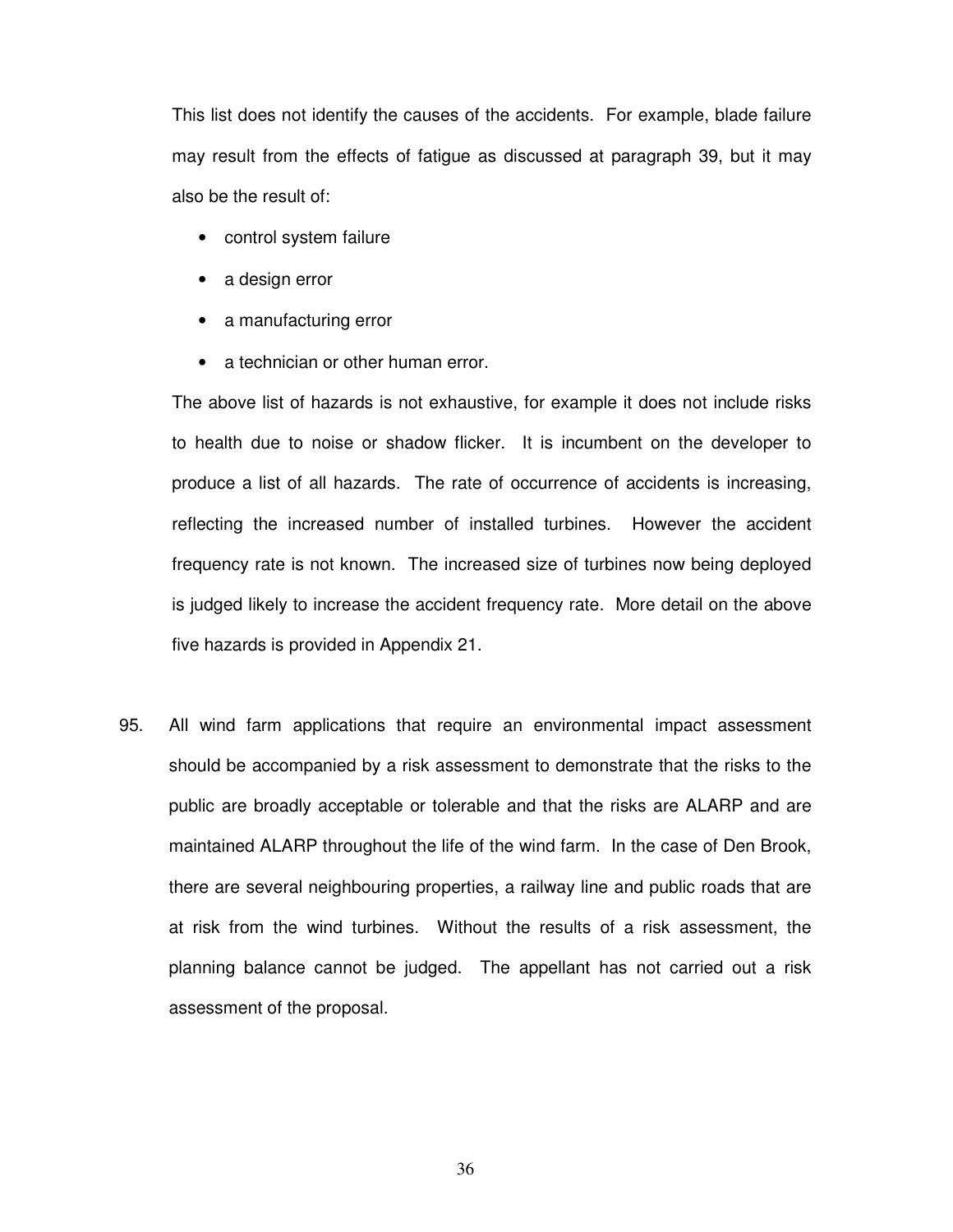- 96. Section 12.4.of the ES addresses safety. It states "Safety of the public is of paramount importance to RES". There is a general discussion of some of the hazards arising from operating wind turbines, including blade failure, lightning strike and ice throw. However, if a risk assessment has been carried out, in the way that the HSE advises (Appendix 22), then further hazards, such as structural failure, would have been identified.
- 97. Section 12.4.19 of the ES is entitled 'Risk Assessment'. It states "As for any mechanical or electrical installation, wind farms could pose a safety risk if not managed and maintained correctly. However, under the Construction (Design and Management) Regulations, detailed risk analysis and avoidance limitation measures are required for every facet of the development and operation of a wind farm. These measures would be contained in the Health and Safety file for the site, which would be open to inspection by the Health and Safety Executive. All site personnel will have full safety training, to ensure an absolute minimal risk of accidents occurring. Electrical installation will be to standards and recognised codes of practice with adequate signage and protection". The guidelines of the BWEA given above at paragraph 87 have been followed in that section 12.4 of the ES includes a section on public safety. However, the results of the risk assessment (risk analysis) for the operation of the wind farm have not been included in the ES. Instead it is merely stated that "no effect on public safety is anticipated from the proposed wind farm". This statement is false, since there can never be an assurance of absolute safety. The risks to the public arising from the proposal must be determined and be shown to be acceptable or tolerable and must be shown to be ALARP.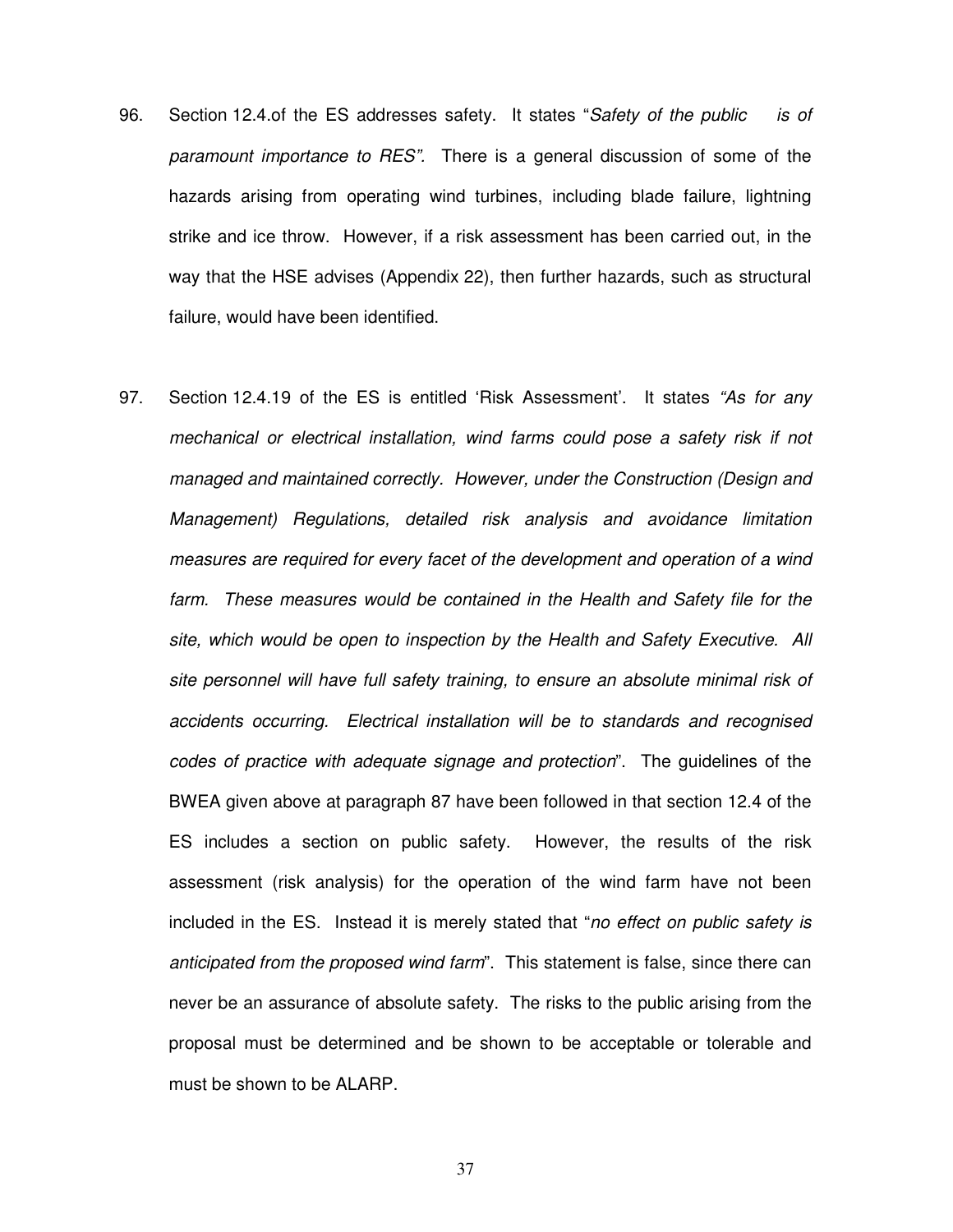- 98. It is evident that the manufacturers of wind turbines recognise that there are significant hazards associated with operating wind turbines. For example, the Vestas operating and maintenance manual for the V90 3MW turbine (Appendix 23) states in the 'Safety Regulations for Operators and Technicians': Do not stay within a radius of 400m (1300ft) from the turbine unless it is necessary. If you have to inspect an operating turbine from the ground, do not stay under the rotor plane but observe the rotor from the front. It is thus recognised by the wind turbine manufacturer Vestas that there is a risk to anyone within 400m of a Vestas V90 turbine. In particular, the manual states: "Make sure that children do not stay by or play nearby the turbine". No explanation is provided for the 400m radius or for the instruction not to stay under the rotor plane. However I judge that this is due to the hazards identified above, particularly that of blade failure. There is no evidence that the Vestas V90 3MW wind turbine is inherently more unsafe than other modern industrial wind turbines and thus it is judged that all industrial largescale wind turbines are likely to present similar hazards.
- 99. A recent event at a wind farm in Cumbria high-lighted one of the potential hazards. EON.UK requested the creation of a 500m 'safety zone' around the Askam Wind Farm because of equipment failure at one of the turbines together with forecast high winds (Appendix 24). In that incident, it was recognised that equipment failure could have resulted in blade failure until the repair was complete and that because of forecast high winds, there was the potential for blade failure with the resultant debris being scattered a considerable distance.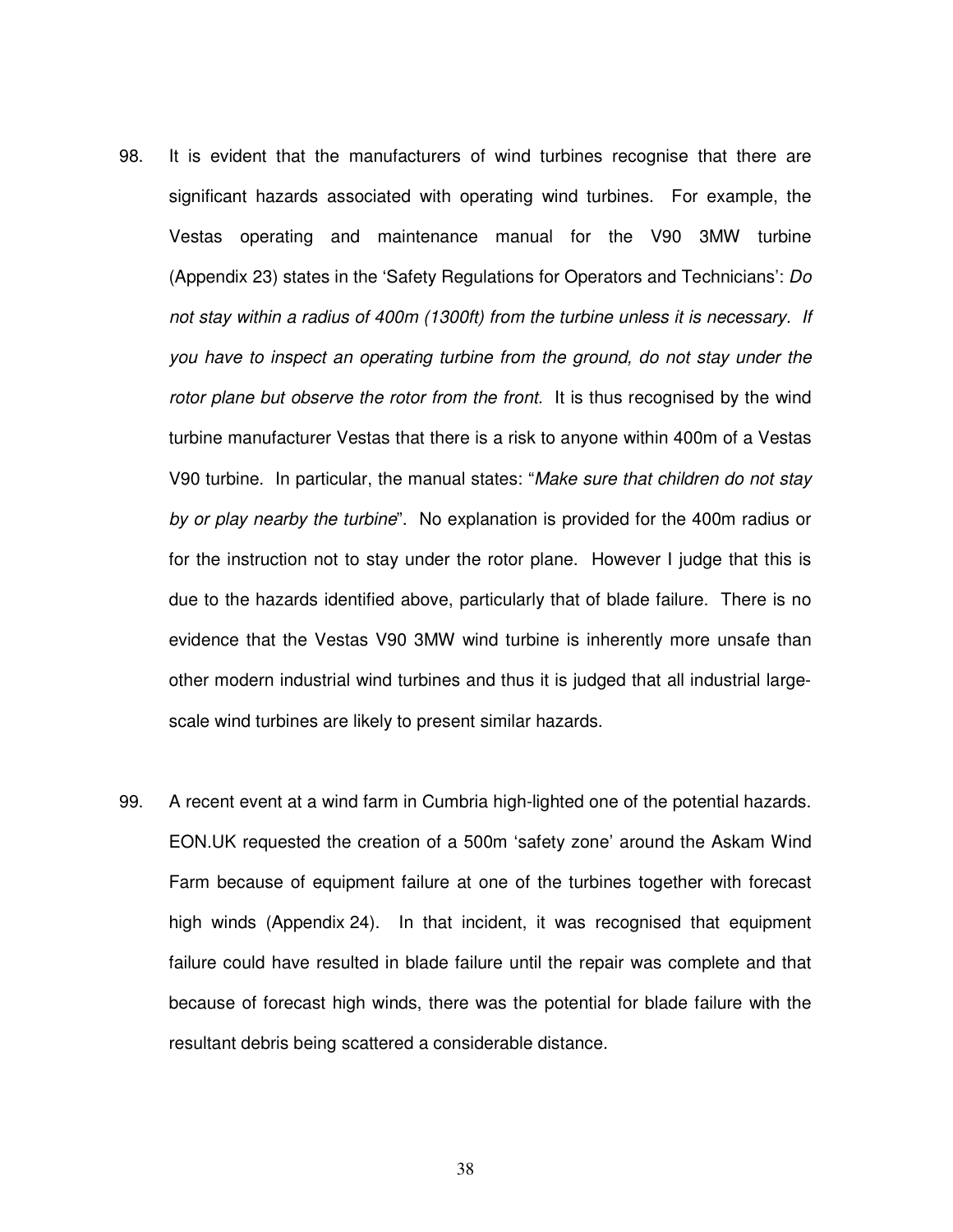- 100. Inspection of Fig 2 of the Non Technical Summary of the 2005 ES shows that turbines T6 and T8 are about 100m and 90m respectively from a railway line. The railway is mainly used to run a tourist steam train at weekends, and its use is likely to increase in the future. Both turbines, at a tip height of 120m, are well within fallover distance of the railway line and there is no evidence that micro-siting will improve the siting of the turbines relative to the railway line. Paragraph 38 discussed the impact of the wake effect on downwind turbines and the increased probability of fatigue-induced blade failure. Inspection of the fatigue-vulnerable turbines shown in fig 2 of the Non Technical Summary 2005 identifies T2 and T6 being in close proximity to the railway line. Turbine T3 is approximately 140m from a public lane and T6 is approximately 90m from the site boundary and thus from a neighbouring property.
- 101. Inspection of fig 1 (site boundary) and fig 3.1 (turbine layout) of the Non Technical Summary indicates that the layout of the turbines within the site boundary has been based solely on maximising the number of turbines that can be accommodated within the site boundary to maximise the energy generation. Were safety the major factor on which the layout had been chosen, then turbines T2, T6 and T8 would not have been included in the proposal, thereby reducing the risk to the railway line and adjoining property. The remaining six turbines could then have been relocated with an acceptable separation, to minimise wake and fatigue effects.
- 102. Devon County Council's position on siting of turbines is given in a letter to Torridge District Council (Appendix 25). They state that "No turbine should be erected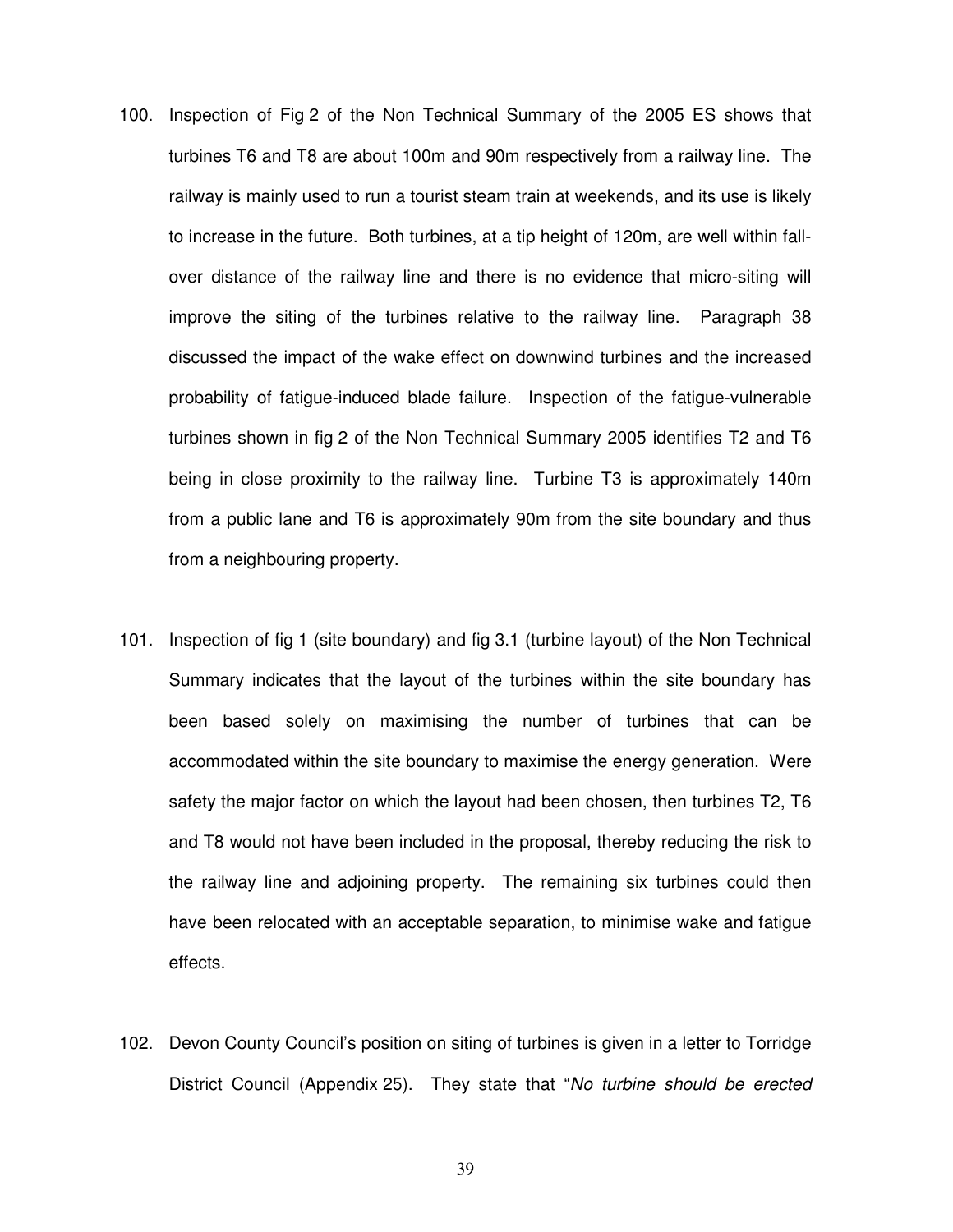closer than 600 metres from any sensitive property and it may be advisable to achieve set-back from roads of at least fall over distance, so as to achieve maximum safety" and "The British Horse Society has suggested a 200 meter exclusion zone around bridle paths to avoid wind turbines frightening horses. While this can be deemed desirable, it is not a statutory requirement and some negotiation should be undertaken if this difficult to achieve".

#### **Conclusions**

- 103. The Den Brook site is one of very poor wind resource which should not be considered as a suitable location for a wind farm.
- 104. The benefit in terms of CO2 emissions savings has been over-stated by the appellant by a factor of at least 3.6. The benefits of the proposal would at best be miniscule and may even be non-existent. At best the benefits would be insignificant in comparison to the disbenefits presented in other evidence to be presented to this inquiry.
- 105. The appellant has not presented evidence to show that the requirements of the Health and Safety at Work Act 1974, namely to ensure that, as far as is reasonably practicable, members of the public who may be affected are not exposed to risks to their health or safety, are met. There would be risks to the public and neighbours from the proposed wind farm. The appellant has not shown what the risks would be and has not demonstrated that the risks would be acceptable, would be ALARP and would be maintained ALARP. The disbenefit to